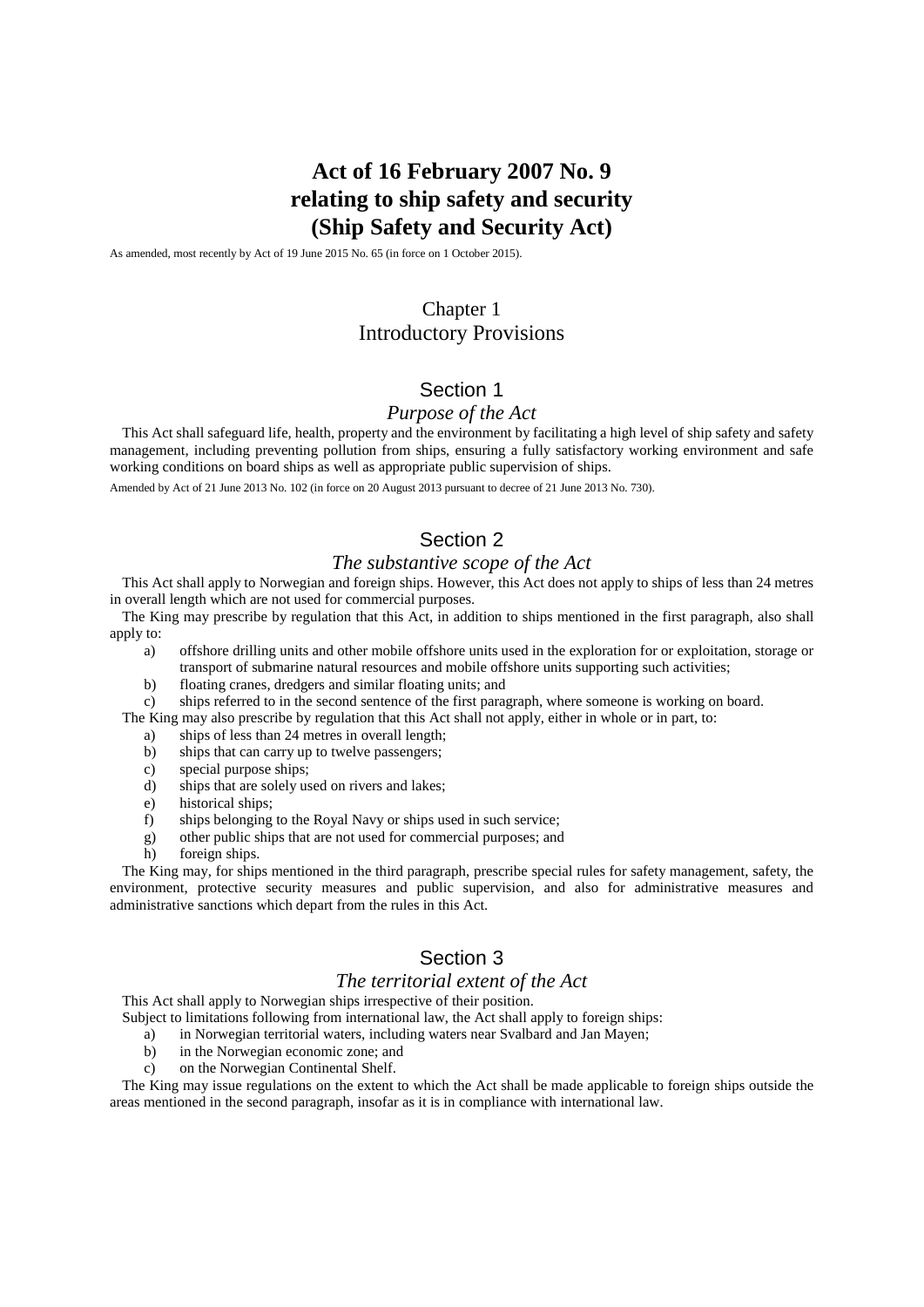# Chapter 2 The company's duties. Safety management

### Section 4

#### *The company*

"Company" means any company stated as the managing company in the Safety Management Certificate the ship shall possess in accordance with provisions in or pursuant to section 7, cf. section 5 of this Act.

If the requirement for a Safety Management Certificate, as mentioned in the first paragraph, is not applicable to the ship, or the Safety Management Certificate has ceased to be valid or has been withdrawn, the owner of the ship is considered to be the company. If the ship is registered, the registered owner is considered to be the owner of the ship. If the ship's owner in the case referred to in the first sentence has submitted documentation in accordance with section 5 with the consent of the operational manager or the responsible builder, this person is considered to be the company pursuant to this Act.

The second paragraph applies correspondingly if the person or company who is reported to be the managing company in the ship's Safety Management Certificate, does not exist.

The Ministry may issue regulations concerning who is to be regarded as a "company" pursuant to the provisions in the first to third paragraphs.

### Section 5

#### *Duty to submit information*

If the owner of the ship hands responsibility for operations over to someone else, the name of the manager shall be stated and other necessary information shall be given to whoever is designated by the Ministry. The manager shall receive confirmation that the information has been received and is complete. The first and second sentences apply correspondingly during the construction of the ship if the owner of the ship hands the responsibility for construction over to someone else.

The Ministry may issue regulations containing further provisions relating to the duty to give information pursuant to the first paragraph.

### Section 6

#### *General duties of the company*

The company has an overall duty to see to that the construction and operation of the ship is in accordance with the rules laid down in or pursuant to this Act, including that the master and other persons working on board comply with the legislation.

The company shall ensure that the statutory requirements are fulfilled, except for cases when the master by law is given an independent duty to ensure this. The company shall take steps to ensure that all the persons working on board have the opportunity to fulfil their obligations under the law.

The Ministry may issue regulations containing further provisions relating to the obligations of the company pursuant to this provision.

### Section 7

#### *The company's duty to establish, implement*

#### *and develop a Safety Management System*

The company shall ensure that a Safety Management System which can be documented and verified is established, implemented and developed in the company's organisation and on the individual ships in order to identify and control risks and also to ensure compliance with requirements laid down in or pursuant to a statute or in the actual Safety Management System. The contents, scope and documentation of the Safety Management System shall be adapted to the needs of the company and its activities.

The company shall ensure that the master and other persons working on board are given the opportunity to participate in the establishment, implementation and development of the Safety Management System.

The Ministry may issue more detailed regulations on the requirements for a Safety Management System, including regulations on:

- a) contents, scope and documentation;
- b) Safety Management Certificates for ships;
- c) a Document of Compliance for safety management for companies; and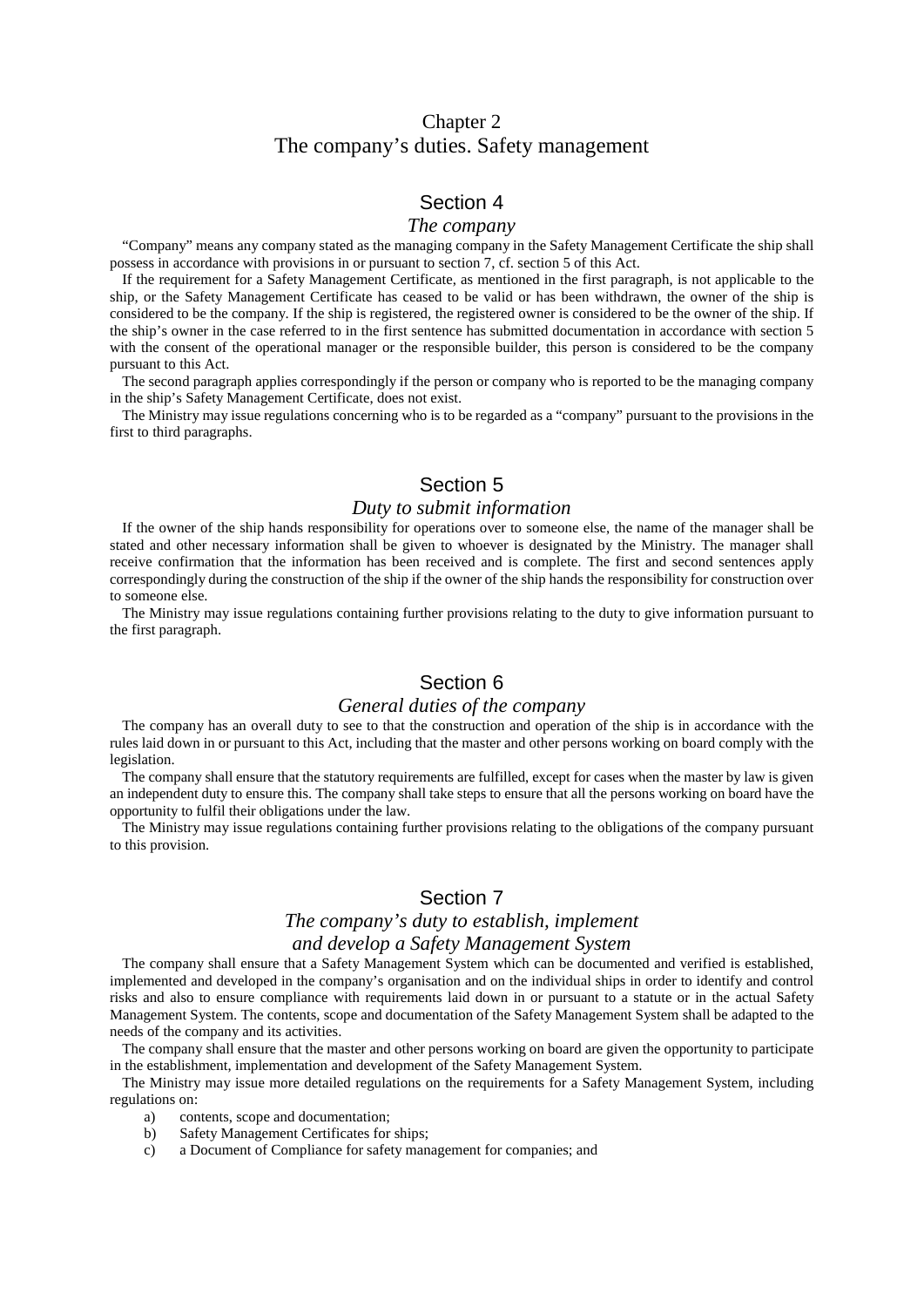d) the right for certain ships to deviate from the requirements for a Safety Management System and the right to deviate from the first and second paragraphs when this is required as a consequence of the implementation of the EEA Agreement.

### Section 8

#### *Duty to cooperate for the master and other persons working on board*

The master shall cooperate in the establishment, implementation and development of a Safety Management System in accordance with section 7, and shall participate in ensuring that the Safety Management System is complied with and is functioning appropriately.

Others who are working on board shall, to the extent it is part of their positions, participate in ensuring that the Safety Management System is complied with on board.

The Ministry may issue regulations on the duty to cooperate, including the right to deviate from the first and second paragraphs when this is required as a consequence of the implementation of the EEA Agreement.

# Chapter 3 Technical and operational safety

# Section 9

#### *Technical safety*

A ship shall be so designed, constructed and equipped that it according to its purpose and trade area provides for the satisfactory protection of life, health, property and the environment.

The Ministry may issue regulations on how a ship shall be designed, constructed and equipped in order to fulfil the requirements of the first paragraph, including regulations concerning:

- a) the strength of the hull and watertight integrity;
- b) stability and buoyancy;
- c) machinery and electrical installations;
- d) fire protection;
- e) navigational equipment;
- f) equipment for communication; and
- g) life-saving appliances.

### Section 10

#### *Measurement of ships*

A ship shall be measured and equipped with a tonnage certificate.

The Ministry may issue regulations on the measurement of ships, including regulations concerning:

a) types of ships that are subject to compulsory measurement;

- b) re-measurement;
- c) who shall carry out the measurement;
- d) tonnage certificate and other documentation regarding measurement; and
- e) recognition of foreign tonnage certificates.

# Section 11

#### *Operation and maintenance*

A ship shall be so operated and maintained that it according to its purpose and trade area provides for satisfactory safety concerning life, health, property and the environment.

The Ministry may issue regulations containing further provisions relating to how a ship shall be operated and maintained in order to satisfy the requirements of the first paragraph.

# Section 12

#### *Cargo and ballast*

A ship shall be loaded and ballasted so that its stability and buoyancy are not endangered, or that life, health, property or the environment in any other way is not jeopardised. The Ministry may issue regulations containing further provisions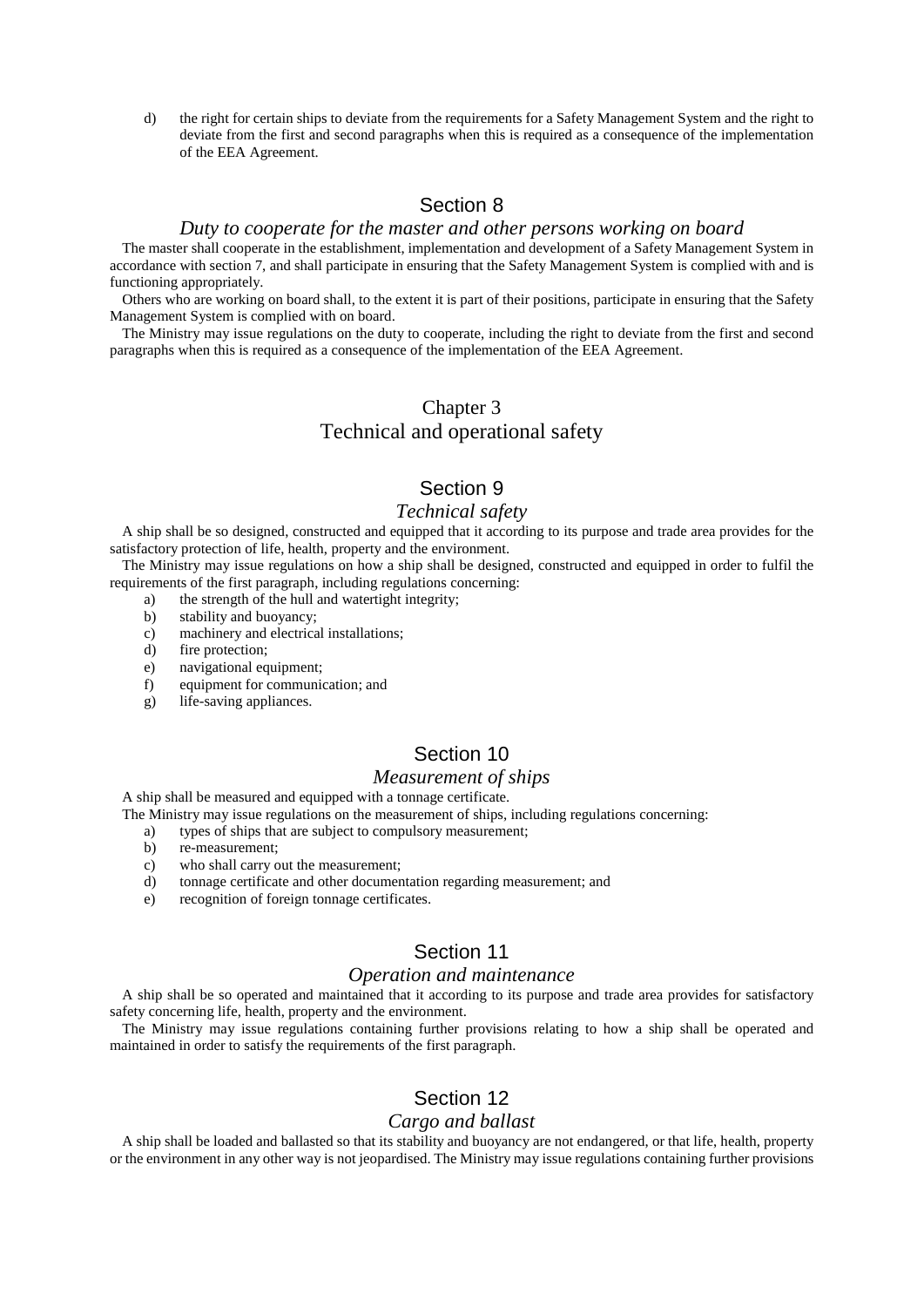relating to cargo and ballast, including provisions relating to the carriage of dangerous goods*,* securing of cargo, freeboard and load line marks.

Cargo-handling operations shall be carried out so as not to endanger life, health, property or the environment. The Ministry may issue regulations on cargo-handling operations, including regulations on cargo-handling appliances on ships.

# Section 13

### *Certificates*

The Ministry may require by regulation that the ship shall carry certificates issued by the supervisory authority or the instance prescribed by the Ministry in order to document that the ship complied with requirements laid down in or pursuant to the Act at the time of issuance.

Certificates may contain special conditions, and must be kept on board at all times.

The Ministry may issue regulations on requirements for certificates, including regulations concerning:

- a) types of certificates a ship shall carry;
- b) issuance, validity and conditions;
- c) the right to deviate from the requirements of the first and second paragraphs; and
- d) recognition of foreign certificates.

# Section 14

#### *Navigation*

A ship shall be navigated in such a way that it does not pose a risk to life, health, property and the environment. The Ministry may issue regulations on requirements for safe navigation, including regulations concerning:

- a) rules of the road at sea;
- b) use of navigational aids;
- c) ship's records and other ship's papers;
- d) measures to be initiated when the ship or any other ship is in distress; and
- e) measures to safeguard the ship in time of war, danger of war or warlike circumstances.

# Section 15

#### *Manning and watchkeeping*

A ship shall be safely manned.

The watchkeeping arrangements on board shall be adequate to maintain safe navigation of the ship and other operating and safety procedures.

The Ministry may issue further regulations on the requirements for manning and watchkeeping.

# Section 16

### *Qualification requirements and personal certificates*

Any person who is working on board must have the qualifications and certificates required for the relevant position or the work to be performed. The certificate shall state that the necessary requirements were fulfilled at the time of issuance, including requirements regarding age, service, health condition, education, languages and training for the position.

The Ministry may issue regulations containing further provisions relating to positions for which a certificate of competency is required and qualifications, including provisions concerning:

- a) the issue and grading of certificates;
- b) necessary documentation;
- c) recognition of foreign certificates;
- d) verification of qualifications;
- e) the right to withdraw certificates;
- f) the right to deviate from the requirements of the first paragraph; and
- g) mustering.

# Section 17

#### *Health requirements*

Any person who is working on board must be physically and mentally fit for the service and not pose a danger to other persons on board. The employee shall present a medical certificate that states that the conditions of the first sentence are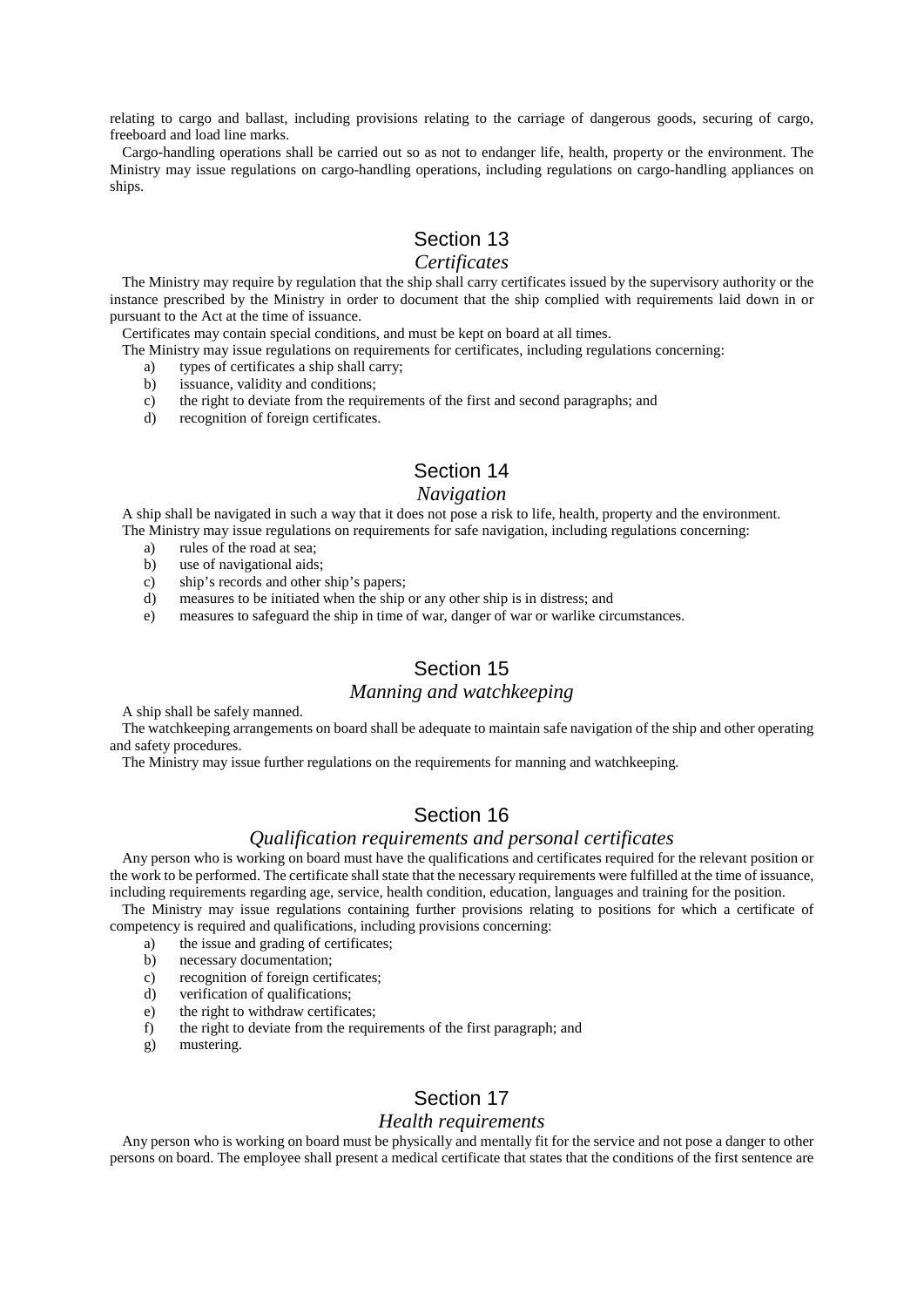fulfilled, and shall be required to submit to medical examination whenever the master considers that there are reasons for this to be done.

The Ministry may issue more detailed regulations on the requirements of the first paragraph regarding physical and mental fitness, medical certificate and medical examinations, including regulations concerning:

- a) minimum requirements regarding health, sight and hearing for different positions;
- b) medical certificate;
- c) approval of doctors;
- d) appeals board;
- e) reporting of occupational injuries and illnesses; and
- f) the right to deviate from the requirements of the first paragraph.

# Section 18

#### *Minimum age*

Any person who is working on board must be over 16 years of age. The Ministry may issue regulations on minimum age, including regulations concerning:

- a) higher minimum age for certain trade areas, ships and positions;
- b) special conditions in order for persons between the age of 16 and 18 to serve on board, and special protective measures for these persons; and
- c) the right to deviate from the requirements of the first paragraph.

# Section 19

### *Obligations of the master pursuant to this chapter*

The master shall ensure that:

- a) the ship is loaded and ballasted in a safe and proper manner and that the loading and unloading of the ship is carried out safely, cf. section 12, the Norwegian Maritime Code section 131 first paragraph and regulations issued pursuant to the provisions;
- b) the navigation of the ship and the keeping of ship's books are done pursuant to section 14, cf. the Norwegian Maritime Code sections 132 and 133 and regulations issued pursuant to the provisions;
- c) the watchkeeping arrangements on board do not compromise safety, cf. section 15 second paragraph and regulations issued pursuant to the provision; and
- d) necessary information about the ship, duties, basic environmental and safety provisions and measures to take in the event of marine casualties is given to other persons employed on board upon the commencement of work or assignment of work tasks.

The master shall participate in ensuring that:

- a) the operation and maintenance of the ship is at all times carried out safely, cf. section 11 and regulations issued pursuant to the provision;
- b) the ship has the required certificates, cf. section 13 and regulations issued pursuant to the provision;
- c) the ship is safely manned, cf. section 15 first paragraph and the Norwegian Maritime Code section 131 first paragraph, and regulations issued pursuant to the provisions;
- d) the persons working on board, including himself, are duly qualified and have a valid medical certificate, cf. sections 16 and 17 and regulations issued pursuant to the provisions.

The Ministry may issue further regulations on the requirements regarding the master in the first and second paragraphs.

# Section 20

### *Obligations pursuant to this chapter for other*

### *persons working on board*

Other persons working on board shall, to the extent it is part of their positions, participate in ensuring that:

- a) the operation and maintenance of the ship is carried out safely at all times, cf. section 11 and regulations issued pursuant to the provisions;
- b) the ship is loaded and ballasted in a safe and proper manner and that the loading and unloading of the ship is carried out safely, cf. section 12 and regulations issued pursuant to the provisions;
- c) the navigation of the ship is carried out safely and that the keeping of ship's books is done correctly, cf. section 14 and regulations issued pursuant to the provision;
- d) the watchkeeping arrangements on board do not compromise safety, cf. section 15 second paragraph and regulations issued pursuant to the provision;
- e) they are duly qualified and have a valid medical certificate, cf. sections 16 and 17 and regulations issued pursuant to the provisions.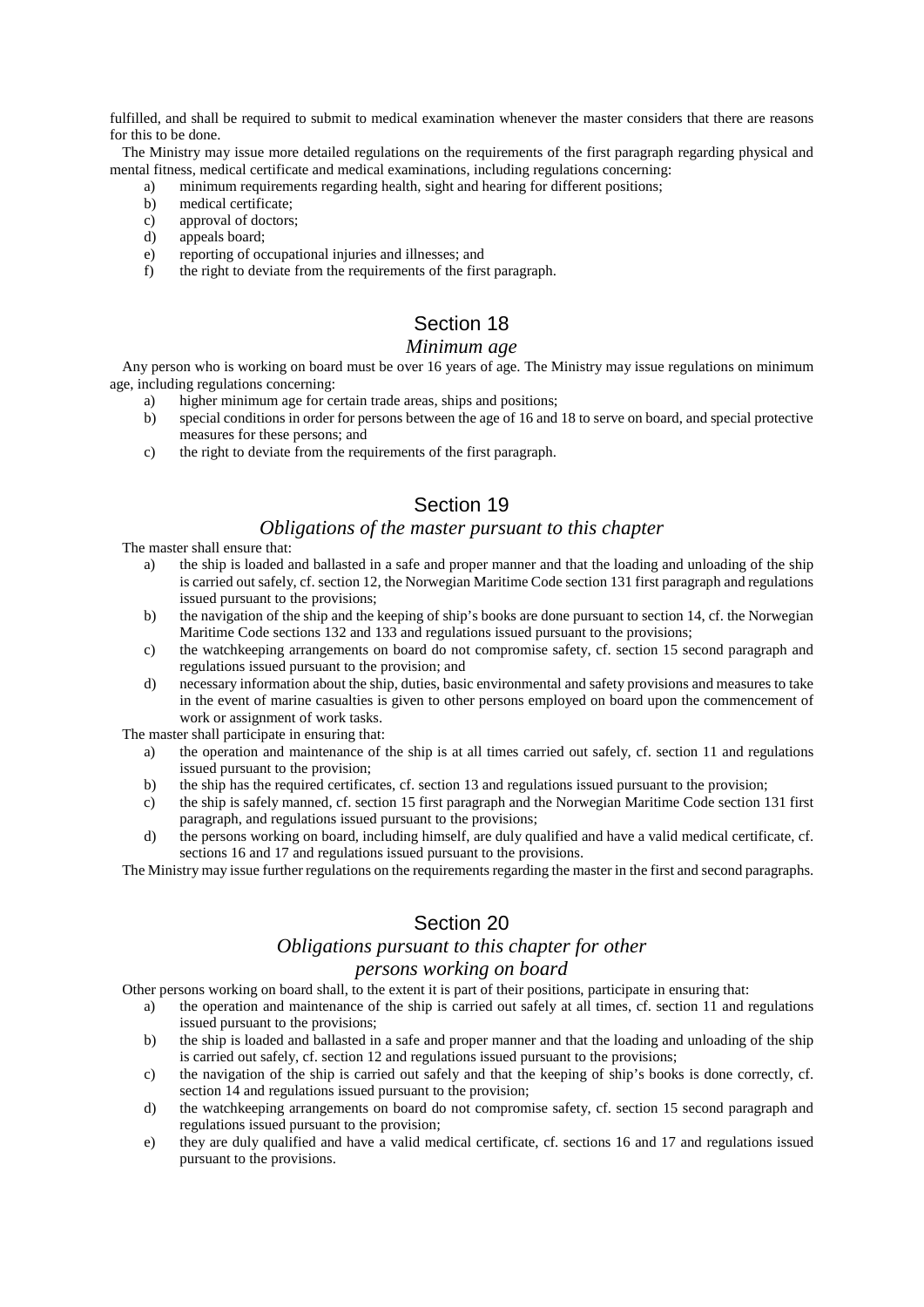The Ministry may issue further regulations concerning the requirements in the first paragraph for other persons working on board.

### Chapter 4

### Working environment and personal safety

Heading amended by Act of 21 June 2013 No. 102 (in force on 20 August 2013 pursuant to decree of 21 June 2013 No. 730).

### Section 21

#### *Safety devices and equipment*

A ship shall have necessary safety devices and equipment. Moreover, necessary safety measures and precautions shall be taken in order to avoid or reduce any hazard to life and health and to ensure a fully satisfactory working environment for persons who are working on board.

The Ministry may issue regulations on the requirements of the first paragraph, including regulations concerning:

- a) light conditions;
- b) climate;
- c) pollution;
- d) physical factors;
- e) escape routes; and
- f) protective and safety devices.

Amended by Act of 21 June 2013 No. 102 (in force on 20 August 2013 pursuant to decree of 21 June 2013 No. 730).

# Section 22

#### *The arrangement and carrying out of work on board*

The work on board shall be arranged and carried out so as to safeguard life, health and working environment. In the arrangement of work, due regard shall be paid to the individual person's qualifications to undertake the work on a safe and sound basis.

The Ministry may issue regulations containing further provisions relating to the requirements of the first paragraph in order to avoid or reduce any hazard connected with the work or to ensure a fully satisfactory working environment, including regulations concerning:

- a) identification of hazards and implementation of appropriate measures;
- b) necessary measures for training and practice and for instruction of the persons working on board;
- c) the availability of appropriate protective safety equipment;
- d) the duty to inform and discuss hazards connected with the work and the safety with the persons who are working on board;
- e) arrangement of the working situation for the persons working on board in order to give opportunity for variation, for professional and personal development and for self-determination;
- f) necessary information, participation and competence development during reorganisation processes;
- g) measures to ensure a good psychosocial working environment;
- h) duty to cooperate with others with regards to the working environment on board;
- i) obligation to facilitate notification.

Amended by Act of 21 June 2013 No. 102 (in force on 20 August 2013 pursuant to decree of 21 June 2013 No. 730).

### Section 22a

### *Certificate for working and living conditions*

A ship shall have a certificate for working and living conditions as documentation that the ship at the time of issuance complied with requirements for working and living conditions laid down in or pursuant to this Act and the Ship Labour Act.

The certificate shall be issued by the supervisory authorities or by the entity designated by the Ministry, and shall be available on board at all times. The certificate may contain special conditions.

The Ministry may issue regulations on requirements for the certificate, including regulations concerning:

- a) which ships shall have a certificate;
- b) issuance, validity and conditions;
- c) declaration of compliance with relevant Conventions for ships and fishing vessels;
- d) the right to depart from the requirements of the first and second paragraphs; and
- e) recognition of foreign certificates.

Added by Act of 21 June 2013 No. 102 (in force on 20 August 2013 pursuant to decree of 21 June 2013 No. 730).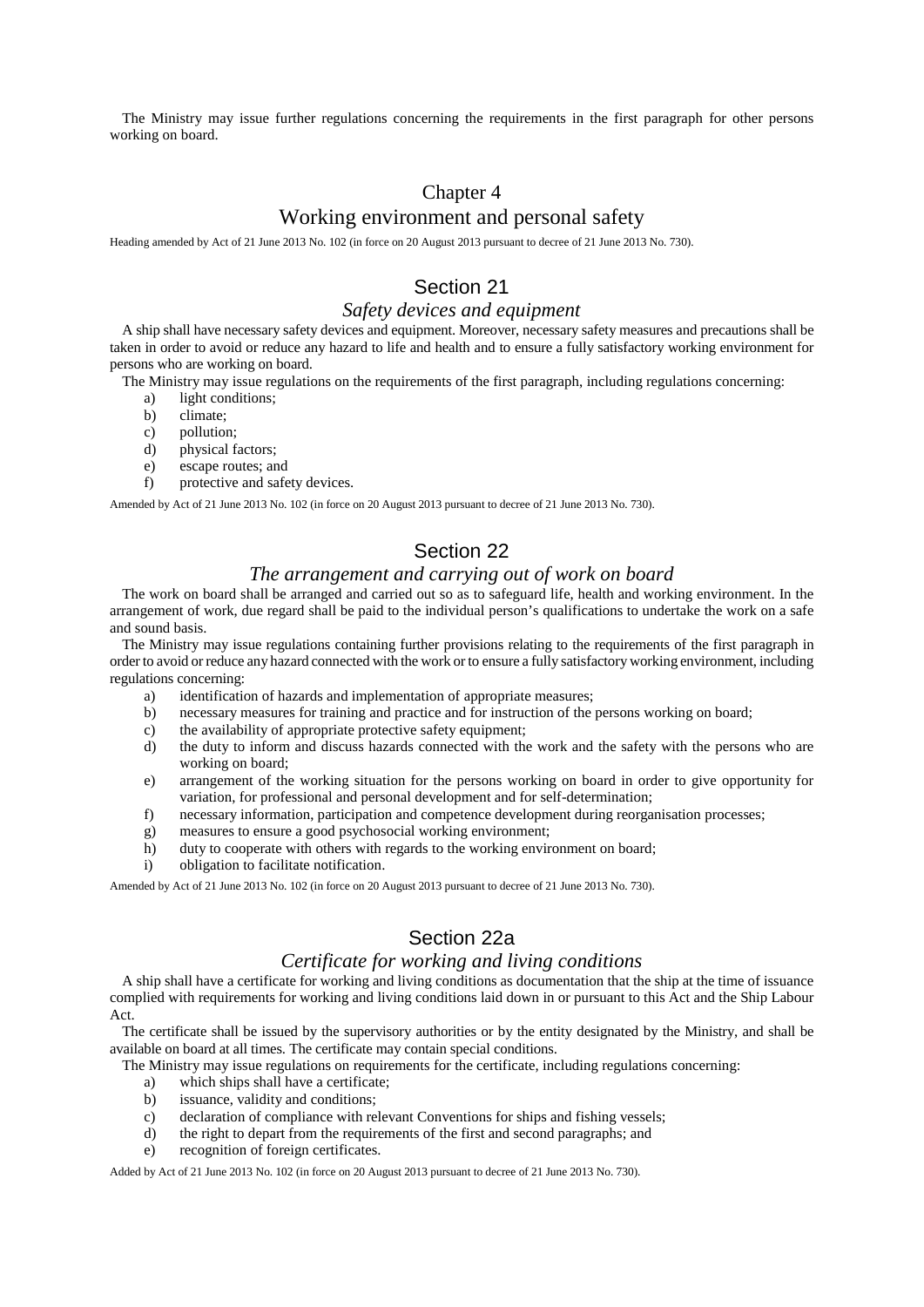#### Section 23

#### *Working hours*

The regular working hours shall be 8 hours a day, with one day of rest per week and rest on public holidays.

The Ministry may issue regulations on working hours, including regulations concerning exceptions from the provisions of the first paragraph, either in general or for certain positions, and also regulations concerning extra work for safety and security reasons.

# Section 24

#### *Hours of rest*

The hours of rest shall not be less than 10 hours in any 24-hour period, and 77 hours in any 168-hour period. Hours of rest may be divided into two periods, one of which shall be at least 6 hours in length. The interval between consecutive periods of rest shall not exceed 14 hours.

The provisions of the first paragraph do not apply in the case of an emergency or work as a consequence of musters or drills prescribed by or pursuant to law. Likewise, the provisions of the first paragraph do not apply to watchkeeping personnel or personnel whose duties involve designated safety, prevention of pollution and security duties in connection with work as a result of overriding operational conditions.

Exceptions from the provisions of the first paragraph may be made in a binding collective bargaining agreement. When making exceptions, due consideration shall be given to the health and safety of the seafarers, including the need for rest.

For persons forming part of the navigational or engineering watch, or whose duties involve designated safety, prevention of pollution and security duties, derogation in a collective bargaining agreement from the provisions in the first paragraph may only be made on the following conditions:

- a) The weekly rest period may be reduced to 70 hours for a period of up to two consecutive weeks. The intervals between two periods of exceptions shall not be less than twice the duration of the exception.
- b) For up to two days per week, the daily hours of rest may be divided into no more than three periods, one of which shall be at least 6 hours in length, and neither of the other two periods shall be less than 1 hour in length. The intervals between two consecutive periods of rest shall not exceed 14 hours.

For personnel on passenger ships practising shift work and operating in trade area 1 and 2, the supervisory authority may make exceptions from the first paragraph beyond the limitations specified in the fourth paragraph. Further conditions for such exceptions may be laid down, and the concerned seafarers' and shipowners' organisations shall give reasoned opinions before exceptions are made.

The Ministry may issue regulations on the hours of rest, including regulations concerning derogations from the provisions of the first paragraph for personnel on fishing vessels.

Amended by Act of 20 April 2012 No. 21 (in force on 20 April pursuant to decree of 20 April 2012 No. 337).

### Section 25

#### *Living and recreational environment*

An adequate living and residential environment shall be provided for the persons working on board. Sufficient cabins, recreation rooms, mess rooms, rooms where food can be prepared, rooms for personal hygiene and hospital accommodation shall be provided. All rooms shall be of an adequate size and furnished and equipped so as to ensure a proper working environment.

The Ministry may issue regulations concerning the requirements of the first paragraph, giving due regard to the number of persons working on board and the ship's size, design, trade area and other circumstances.

Amended by Act of 21 June 2013 No. 102 (in force on 20 August 2013 pursuant to decree of 21 June 2013 No. 730).

### Section 26

#### *Catering*

The persons working on board shall receive a good and sufficient diet which shall be in accordance with the Act of 19 December 2003 No. 124 relating to food production and food safety etc. (Food Act) and regulations issued pursuant to this Act.

The Ministry may issue further regulations concerning the requirements of the first paragraph, including requirements for provision rooms and cold store and freezer rooms.

### Section 27

#### *Medicaments and right to treatment of sick persons*

A ship shall be equipped with medicaments and other equipment considered necessary for the treatment of sick and injured persons and for the prevention of sickness on board.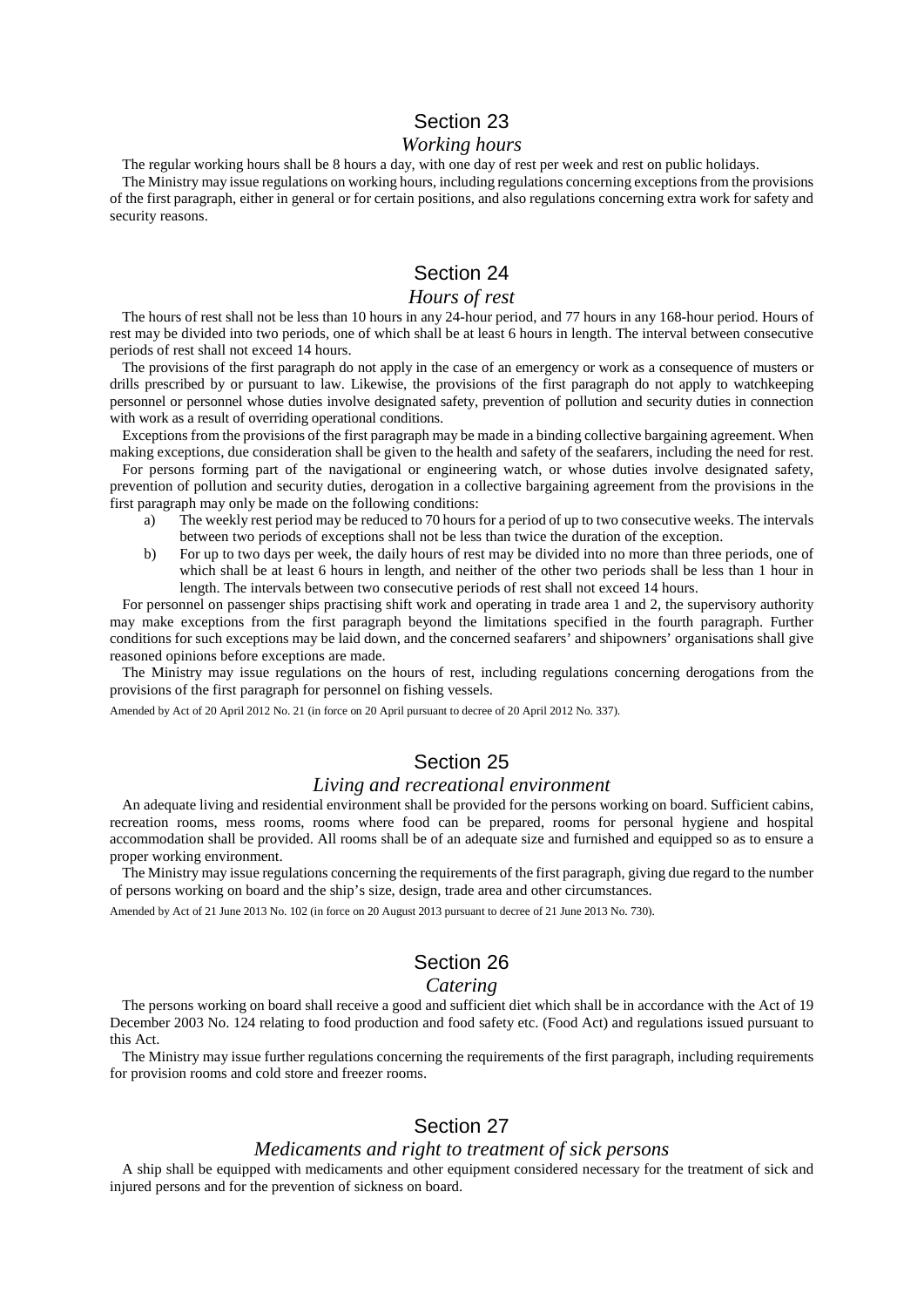Sick and injured persons may receive treatment to the extent that this is necessary.

The Ministry may issue further regulations concerning the requirements of the first and second paragraphs, including regulations stating who can perform the treatment.

Title amended by Act of 21 June 2013 No. 102 (in force on 20 August 2013 pursuant to decree of 21 June 2013 No. 730).

# Section 28

#### *Safety representatives and working environment committee*

Safety and environmental work shall be organised on board ships. A safety representative shall be elected by and from among those working on board, and a working environment committee shall be established.

- The Ministry may issue regulations on safety and environmental work, including regulations concerning:
	- a) the safety representative's duties and rights;
	- b) the composition and duties of the working environment committee;
	- c) coordination of the safety and environmental work; and
	- d) exceptions from the provisions of the first paragraph for certain ships.

### Section 28a

#### *Obligations of the employer pursuant to this chapter*

If the employer is someone other than the company, the employer shall participate in ensuring that the ship has a fully satisfactory working environment pursuant to the rules of this chapter.

The Ministry may issue further regulations on the requirements for the employer pursuant to the first paragraph, including regulations concerning duty to cooperate with others with regards to the working environment on board.

Added by Act of 21 June 2013 No. 102 (in force on 20 August 2013 pursuant to decree of 21 June 2013 No. 730).

# Section 29

### *Obligations of the master pursuant to this chapter*

The master shall ensure that:

a) the work on board is so arranged that it can be carried out in a safe and proper manner and that the requirements for the working environment are satisfied, cf. section 22 and regulations issued pursuant to the provision; and

b) the fixed hours of rest are complied with, cf. section 24 and regulations issued pursuant to the provision. The master shall participate in ensuring that:

- a) the ship has the necessary safety devices and equipment, and that necessary safety measures and precautions have been taken in order to protect the life and health of and to ensure a fully satisfactory working environment for persons working on board, cf. section 21 and regulations issued pursuant to the provision;
- b) the living and recreational environment and the catering service are in accordance with sections 25 and 26 and regulations issued pursuant to the provisions;
- c) the ship is equipped with the necessary medicaments etc., cf. section 27 and regulations issued pursuant to the provision; and
- d) the safety and environmental work on board is organised and implemented in a safe and proper manner, cf. section 28 and regulations issued pursuant to the provision.

The Ministry may issue further regulations concerning the requirements regarding the master according to the first and second paragraphs.

Amended by Act of 21 June 2013 No. 102 (in force on 20 August 2013 pursuant to decree of 21 June 2013 No. 730).

# Section 30

# *Obligations pursuant to this chapter for other persons*

#### *who are working on board*

Others who are working on board shall, to the extent it is part of their positions, participate in ensuring that:

- a) necessary safety measures are taken in order to avoid or reduce any hazard to life and health for persons who are working on board, cf. section 21 first paragraph and regulations issued pursuant to the provision;
- b) the work on board is so arranged that it can be carried out in a safe and proper manner and that the requirements for the working environment are satisfied, cf. section 22 and regulations issued pursuant to the provision; and
- c) the safety and environmental work is implemented in a safe and proper manner, cf. section 28 and regulations issued pursuant to the provision.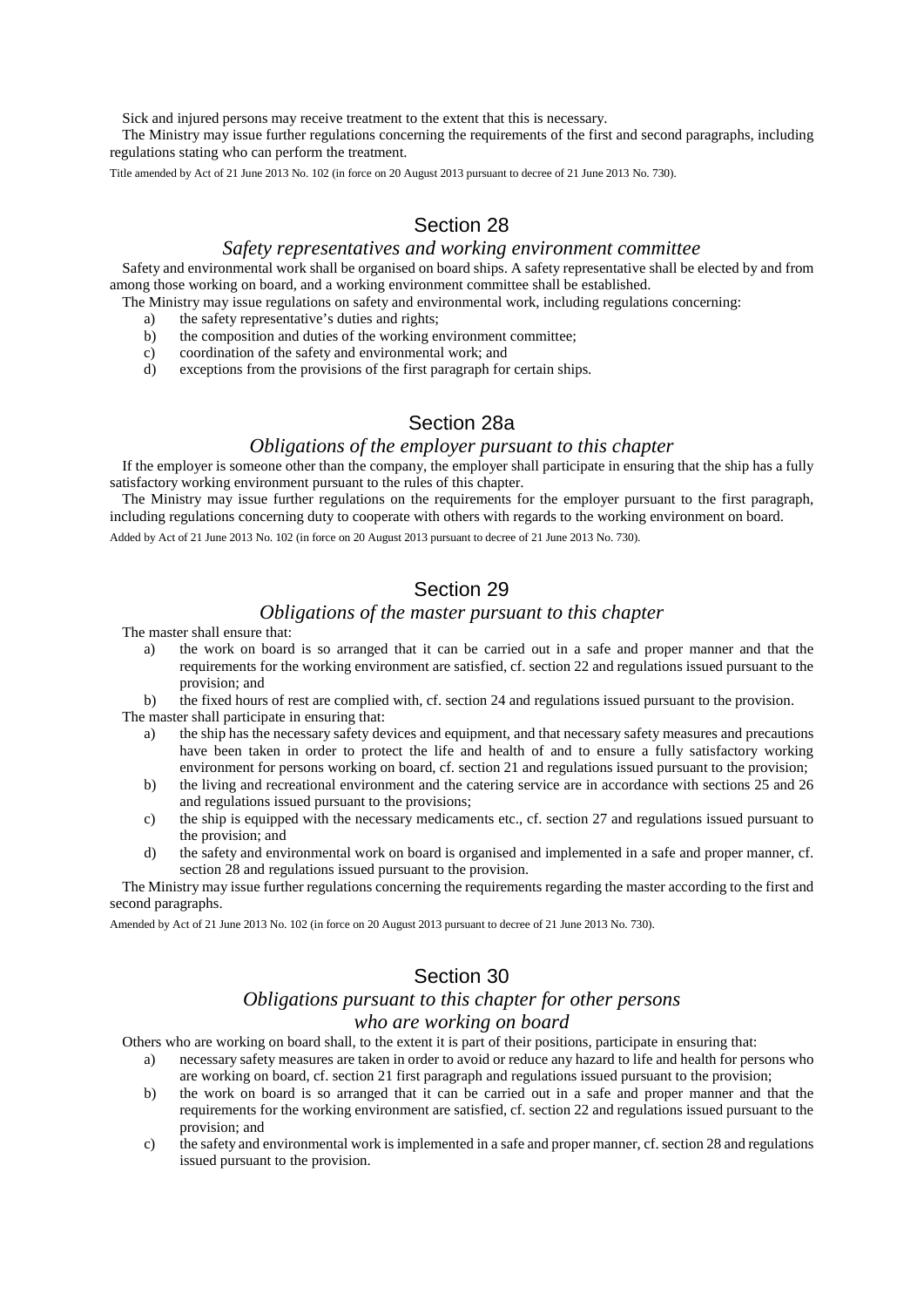The Ministry may issue regulations containing further provisions relating to the requirements of the first paragraph to other persons working on board.

Amended by Act of 21 June 2013 No. 102 (in force on 20 August 2013 pursuant to decree of 21 June 2013 No. 730).

# Chapter 5 Environmental safety

### Section 31

#### *Prohibitions against pollution*

Pollution of the external environment by the discharge or dumping from ships, or by the incineration of harmful substances, or pollution in any other way in connection with the operation of the ship is prohibited, unless otherwise decided by law or regulation laid down pursuant to law.

Prohibitions against discharge or dumping laid down pursuant to this chapter do not apply to:

- a) discharge of harmful substances or dumping which is necessary in regard to the safety of the ship, the health of the people in board, or in order to save lives; or
- b) discharge of harmful substances or dumping which is due to damage to the ship, when all reasonable steps have been taken both before and after the accident to prevent or minimise the discharge.

This chapter and regulations issued pursuant to this chapter, shall not be applicable to pollution that is solely a result of exploration, exploitation and utilisation at sea of submarine natural resources.

The Ministry may issue regulations concerning what is to be regarded as:

- a) harmful substances, including organisms;
- b) discharge;
- c) dumping; and
- d) incineration.

# Section 32

#### *Technical environmental safety*

A ship shall be designed, constructed and equipped so as to ensure that pollution of the external environment from the ship in contravention of section 31 does not occur.

The Ministry may issue regulations containing further requirements as to how a ship is to be designed, constructed and equipped in order to avoid pollution.

# Section 33

### *The operation of the ship*

The operation of the ship shall be so arranged and carried out that pollution of the external environment from the ship in contravention of section 31 does not occur.

The Ministry may issue regulations containing further requirements as to how a ship is to be operated in order to avoid pollution, including regulations concerning:

- a) discharge, dumping and incineration;
- b) bunker fuel and bunkering;
- c) ballast handling;
- d) environment certificates;
- e) the keeping of log books with regards to the treatment of harmful substances.

#### Section 34

#### *Emergency response system, notification and reporting*

Ships shall have necessary emergency response systems, including an emergency preparedness plan, in order to prevent or, as the case may be, limit the effects of pollution of the external environment from the ship.

In the event of pollution or a danger of pollution, an immediate notification of the incident and of the measures that are or will be taken in order to avoid or limit the effects shall be given. A consecutive report on the accident shall be sent to the supervisory authority.

The Ministry may issue further regulations concerning the requirements of the first and second paragraphs, including regulations concerning:

- a) the emergency response system the ship shall have;
- b) what the contents of an emergency preparedness plan must be;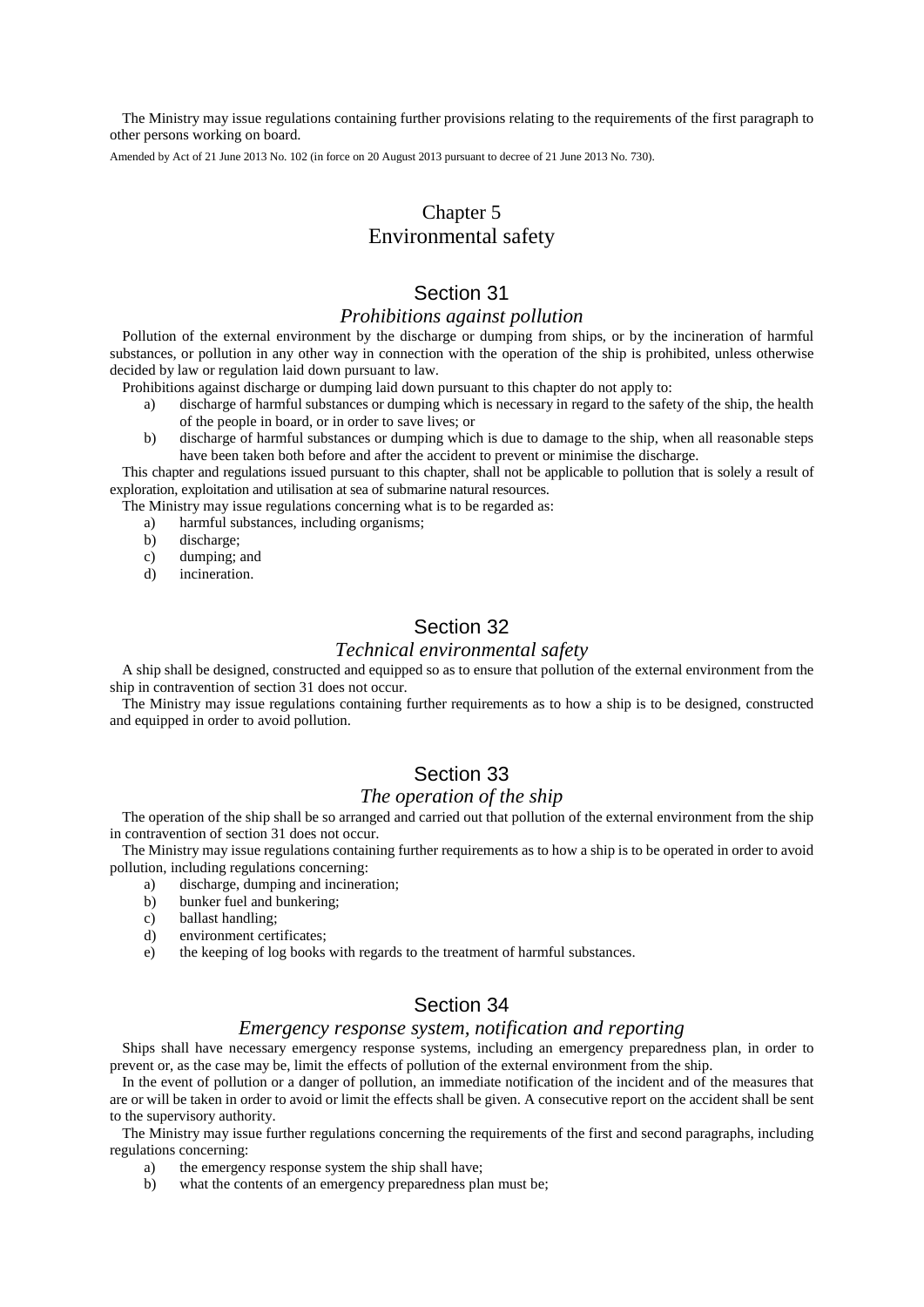- c) how and to whom notifications and reports shall be made; and
- d) exceptions from the provisions of the first paragraph for certain ships.

### Section 35

#### *Delivery of harmful substances to reception facilities*

Ships shall deliver harmful substances to special reception facilities ashore, insofar as such substances cannot be properly handled on board or delivered to others for proper handling.

The Ministry may issue further regulations concerning the requirements of the first paragraph, including regulations concerning the duty to notify.

# Section 36

### *Ships which are definitively taken out of service*

Ships that are definitively taken out of service shall be handled in a safe and proper manner, so that they do not pose a risk to life, health or the environment.

The Ministry may issue further regulations concerning the requirements of the first paragraph, including regulations concerning the duty to notify and on the removal of harmful substances on board.

#### Section 37

### *Obligations of the master pursuant to this chapter*

The master shall ensure that:

- a) an immediate notification is given in the event of pollution or danger of pollution, and that reasonable measures are taken in order to prevent such pollution or limit the effects of it, and also that consecutive reports are submitted, cf. section 34 second paragraph and regulations issued pursuant to the provision;
- b) harmful substances are handled in accordance with section 35 and regulations issued pursuant to the provision; and
- c) log books, as referred to in section 33 second paragraph (e), are kept correctly.

The master shall participate in ensuring that:

- a) the equipment of the ship is capable of preventing pollution, cf. section 32 and regulations issued pursuant to the provision;
- b) the operation of the ship is arranged and carried out so as to prevent pollution, cf. section 33 and regulations issued pursuant to the provision; and
- c) the ship has necessary emergency response systems in order to prevent or limit pollution from the ship, cf. section 34 first paragraph and regulations issued pursuant to the provision.

The Ministry may issue further regulations concerning the requirements regarding the master according to the first and second paragraphs.

### Section 38

### *Obligations pursuant to this chapter for other*

#### *persons working on board*

Others who are working on board shall, to the extent it is part of their positions, participate in ensuring that the operation of the ship is arranged and carried out so as to prevent pollution, cf. section 33 and regulations issued pursuant to the provision.

The Ministry may issue further regulations concerning the requirements of the first paragraph to other persons working on board.

#### Chapter 6

### Protective security measures

# Section 39

#### *Preventive measures against attacks etc. on ships*

Measures shall be taken in order to prevent and protect the ship against terrorist acts, piracy, stowaways and other illegal acts.

The persons who are working on board shall hold an identification document.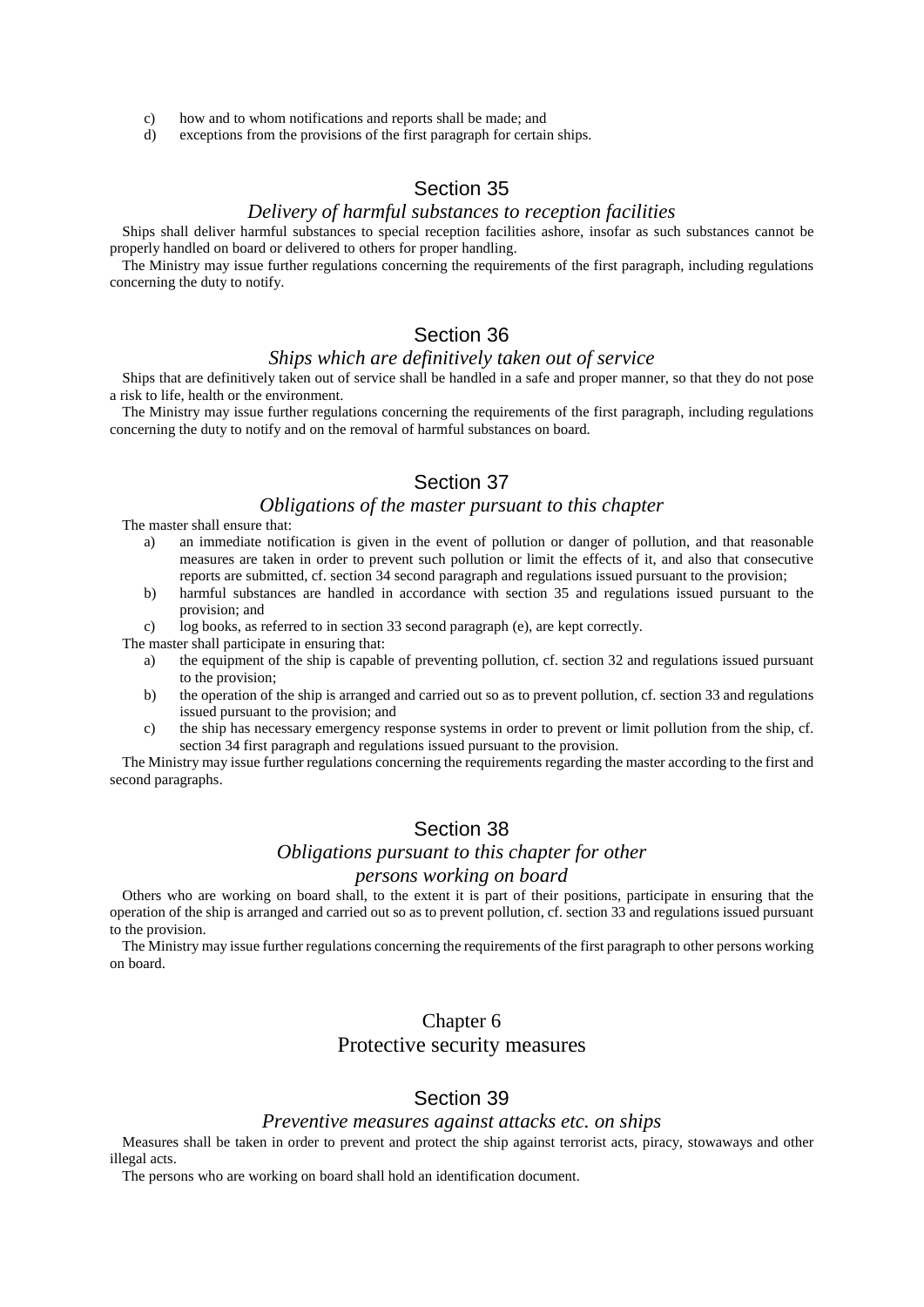The Ministry may issue regulations containing further provisions relating to the requirements for protective security measures on ships, including regulations concerning:

- a) which ships shall be comprised by the provisions;
- b) the duty to carry out a ship security assessment;
- c) the duty to have an approved ship security plan;
- d) the duty to assign and train special personnel responsible for the security on the ship and in the company;
- e) ship security alarm systems;
- f) inspection of persons and objects on board the ship or about to board the hip;
- g) the issuing and the form of identification documents; and
- h) security certificates.

### Section 40

### *Use of force*

When necessary in order to prevent and protect against actions as are mentioned in section 39, measures may be implemented and force may be used on the part of the ship.

In other situations where this is necessary in order to maintain peace and order on board, measures and force, as mentioned in the first paragraph, may be applied to the extent they are relative.

The right to implement measures and use force is incumbent on the master. Any person on board is obliged to give assistance and respect the measures that are taken.

The Ministry may issue regulations concerning the use of force pursuant to the first and second paragraphs.

# Chapter 7 Supervision

### Section 41

#### *Supervisory authority*

The King determines who shall be the supervisory authority pursuant to this Act.

The Ministry may enter into an agreement with one or more classification societies to the effect that the supervisory authority may be delegated to the institution concerned. The agreement shall regulate the scope of and the conditions for such delegation.

The Ministry may issue regulations or enter into an agreement to the effect that supervision or supervisory authority in individual cases or in delimited areas is delegated to private enterprises or to foreign or international authorities.

Amended by Act of 21 June 2013 No. 102 (in force on 20 August 2013 pursuant to decree of 21 June 2013 No. 730).

### Section 42

#### *Supervision of Safety Management Systems*

Safety Management Systems, cf. section 7, shall be supervised. The supervision may, *inter alia*, include the following elements:

- a) a system audit of the documentation confirming that the company has established necessary and appropriate systematic measures;
- b) a verification confirming that the systematic measures under subparagraph a are present and are functioning in practice, and also that the activity when it comes to such measures is in accordance with requirements laid down in a statute or regulation.

The supervision pursuant to the first paragraph may be undertaken through interviews with the management and the personnel at different levels in the company, by inspections or in other suitable ways.

The Ministry may issue further regulations concerning the implementation of the supervision of Safety Management Systems.

## Section 43

#### *Supervision of Norwegian ships*

Norwegian ships shall be subject to supervision, including supervision of working conditions and working environment for persons working on board.

The Ministry may decide by regulation that supervision, either complete or partial, shall not take place, unless such an exception is contrary to the obligations of Norway under international law.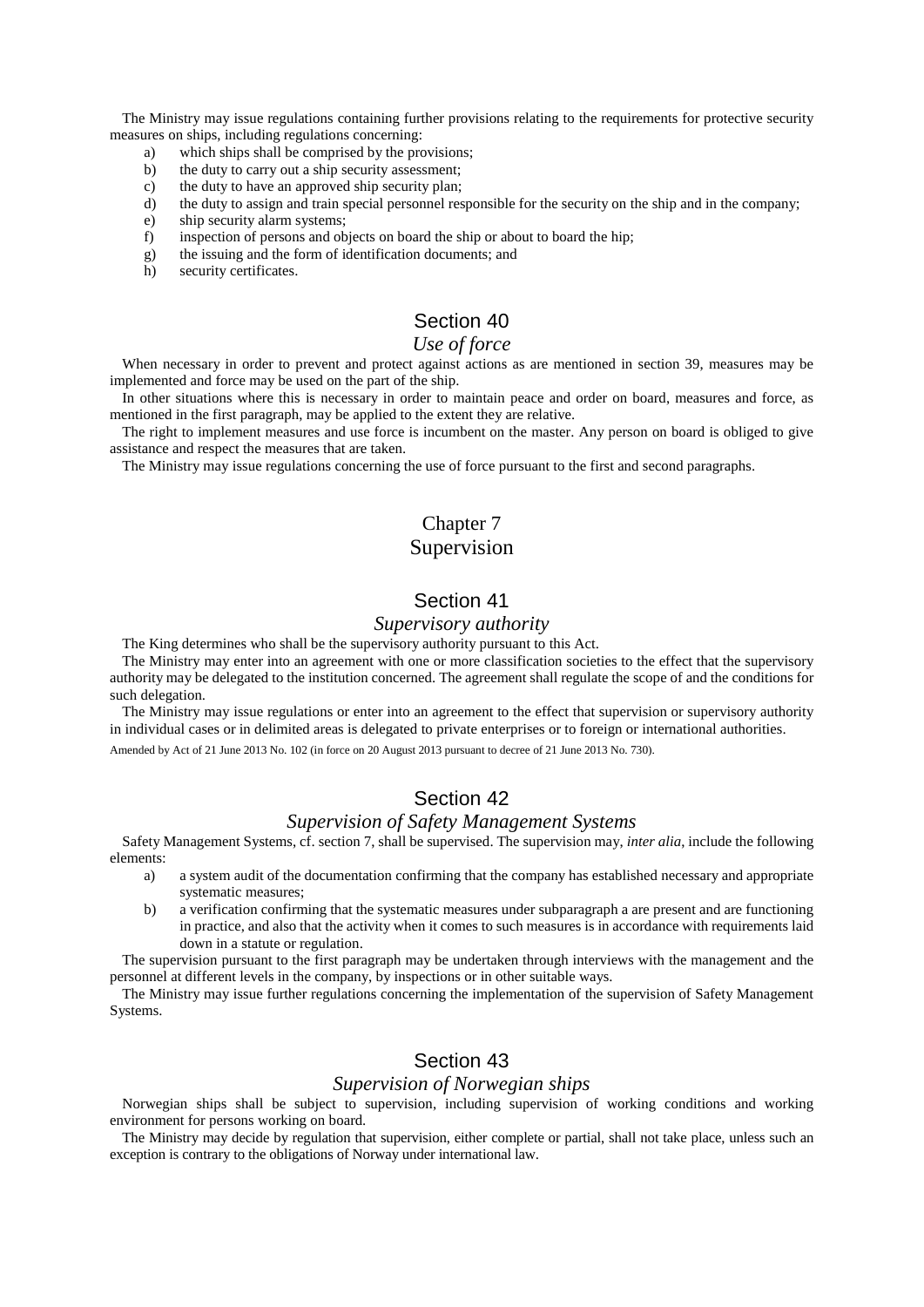The supervision pursuant to the first and second paragraphs may include circumstances as are mentioned in the Ship Labour Act and in chapters 3, 4 and 5 of this Act, and the purpose shall be to establish whether the requirements set out in or pursuant to these Acts are met.

The company is obliged to request supervision pursuant to the first paragraph when this is necessary in order to comply with requirements in or pursuant to the Ship Labour Act or this Act.

The Ministry may issue regulations on the supervision, including regulations concerning:

- a) frequency, contents and scope, including inspection;
- b) the practical implementation, including inspection; and
- c) the right to demand supervision, including inspection, for persons working on board.

Amended by Act of 21 June 2013 No. 102 (in force on 20 August 2013 pursuant to decree of 21 June 2013 No. 730).

### Section 44

#### *Supervision of foreign ships*

Foreign ships may be subject to supervision, including supervision of working conditions and working environment for persons working on board.

The Ministry may issue regulations containing further provisions relating to such supervision, including regulations concerning:

- a) the frequency, contents and scope of the supervision; and
- b) the practical implementation of the supervision.

Amended by Act of 21 June 2013 No. 102 (in force on 20 August 2013 pursuant to decree of 21 June 2013 No. 730).

### Section 45

### *Obligation to participate in the supervision*

The company, the employer, the master and other persons working on board shall participate in the supervision pursuant to this chapter, and shall, among other things:

a) provide all necessary information for the performance of the supervision; and

b) provide ship's books, reports, drawings and other material.

The duty to participate, as mentioned in the first paragraph, is also incumbent on others, insofar such participation is not contrary to their professional secrecy pursuant to statute or agreement.

The supervisory authorities shall at all times have access to the ship and to the offices of the company and the employer.

The Ministry may issue regulations containing further provisions relating to the contents, scope and implementation of the duty to participate and to the supervisory authorities' access to the ship and to the offices of the company and the employer.

Amended by Act of 21 June 2013 No. 102 (in force on 20 August 2013 pursuant to decree of 21 June 2013 No. 730).

### Section 46

#### *Duty to assist*

The company, the employer and the master shall assist foreign and international supervisory authorities in a way and to an extent which follows from Norway's obligations under international law.

The Ministry may issue regulations on the duty to assist pursuant to the first paragraph.

Amended by Act of 21 June 2013 No. 102 (in force on 20 August 2013 pursuant to decree of 21 June 2013 No. 730).

# Section 47

### *The company's duty to notify and report*

The company shall notify the supervisory authorities when it has entered into an agreement on:

- a) construction of ships;
- b) conversion of ships; or
- c) ship purchases.

The company or the master shall give the authority decided by the King a notification and report in the event of an injury or disease striking persons working on board. If the injury is a result of an occupational accident or a ship accident comprised by the rules relating to marine accidents in Chapter 18 Subchapter II of the Norwegian Maritime Code of 24 June 1994 No. 39, notifications and reports concerning injuries shall be made in accordance with rules given in or pursuant to section 475 of the Norwegian Maritime Code.

The company shall also produce a report concerning other circumstances the supervisory authorities should know about, including safety and environmental work.

The Ministry may issue regulations on the duty to notify and report pursuant to this section.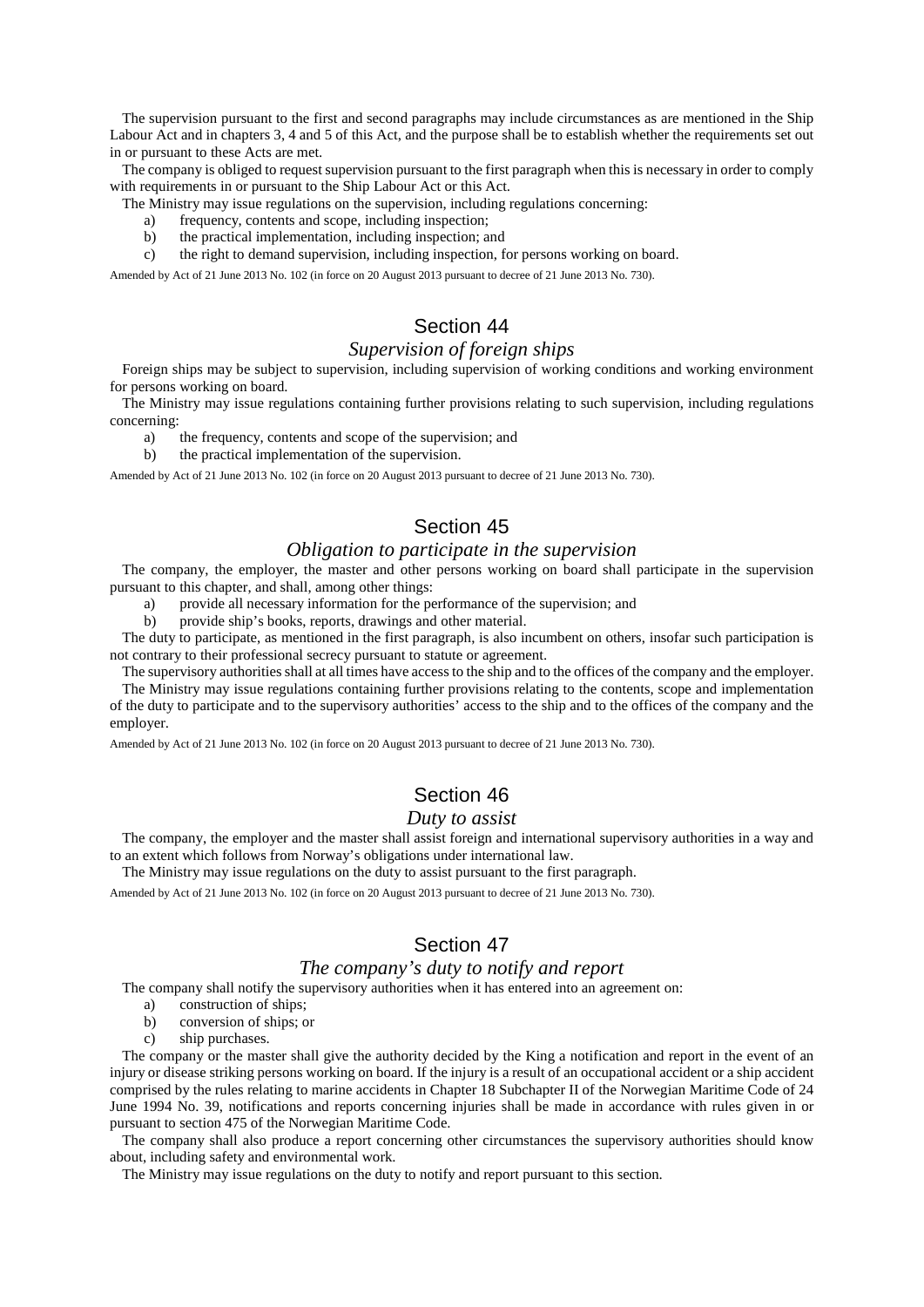Amended by Act of 27 June 2008 (in force on 1 July 2008 pursuant to decree of 27 June 2008 No. 743).

### Section 48

#### *Fees*

Coverage of the supervisory authorities' expenses in connection with supervision, issue of certificates, measurement, etc., may be claimed from the company or from anyone who requests the service in question, by the payment of fees. Payment of fees stipulated pursuant to the first paragraph is enforceable by attachment.

The Ministry may issue further regulations on fees and the collection thereof.

Amended by Act of 11 January 2013 No. 3 (in force on 1 June 2013 pursuant to decree of 24 May 2013 No. 533).

# Chapter 8 Administrative measures

### Section 49

#### *Orders to implement measures*

If requirements provided by statute or regulations are not complied with, the supervisory authorities may order the company or employer to implement necessary measures within a specific time limit.

If orders are not complied with within the specified time limit, measures mentioned in sections 50 to 54 may be implemented.

The Ministry may issue regulations containing further provisions relating to the company's or employer's duty to implement measures pursuant to the first paragraph.

Amended by Act of 21 June 2013 No. 102 (in force on 20 August 2013 pursuant to decree of 21 June 2013 No. 730).

# Section 50

### *Coercive fines*

If the company or employer, as appropriate, has not complied with an order pursuant to section 49 by the specified time limit, the supervisory authorities may issue a decision on coercive fines to ensure that the order is complied with. A new time limit shall be specified in the decision on coercive fines in order to comply with section 49, so that the coercive fine only begins to accrue if the order is not complied with by this new time limit.

The coercive fine may be imposed as a single payment or as a continuous fine. When the amount of a coercive fine is to be determined, emphasis shall be placed *inter alia* on the importance of the rights, the safety and security precautions and the considerations for environment and working environment that the order is to address and the costs related to the compliance with the order.

The coercive fine is due to the Treasury. The supervisory authorities may, if warranted by strong considerations, reduce or waive an accrued fine.

The Ministry may issue regulations containing further provisions relating to coercive fines, including provisions relating to the amount and duration of the coercive fine.

Amended by Acts of 26 March 2010 No. 10, 11 January 2013 No. 3 (in force on 1 June 2013 pursuant to decree of 24 May 2013 No. 533), 21 June 2013 No. 102 (in force on 20 August 2013 pursuant to decree of 21 June 2013 No. 730).

### Section 51

#### *Withdrawal of certificates*

If the company or employer fails to comply with orders pursuant to section 49 or to pay fees pursuant to section 48 within the specified time limit, the supervisory authorities may withdraw relevant certificates.

The Ministry may issue regulations containing further provisions relating to the withdrawal of certificates.

Amended by Act of 21 June 2013 No. 102 (in force on 20 August 2013 pursuant to decree of 21 June 2013 No. 730).

#### Section 52

#### *Coercive measures in relation to ships*

The supervisory authorities may prohibit a ship from departing from a port or order it to call at a port or stipulate other necessary measures in relation to the ship, if necessary by force, within the limits following from international law, provided that: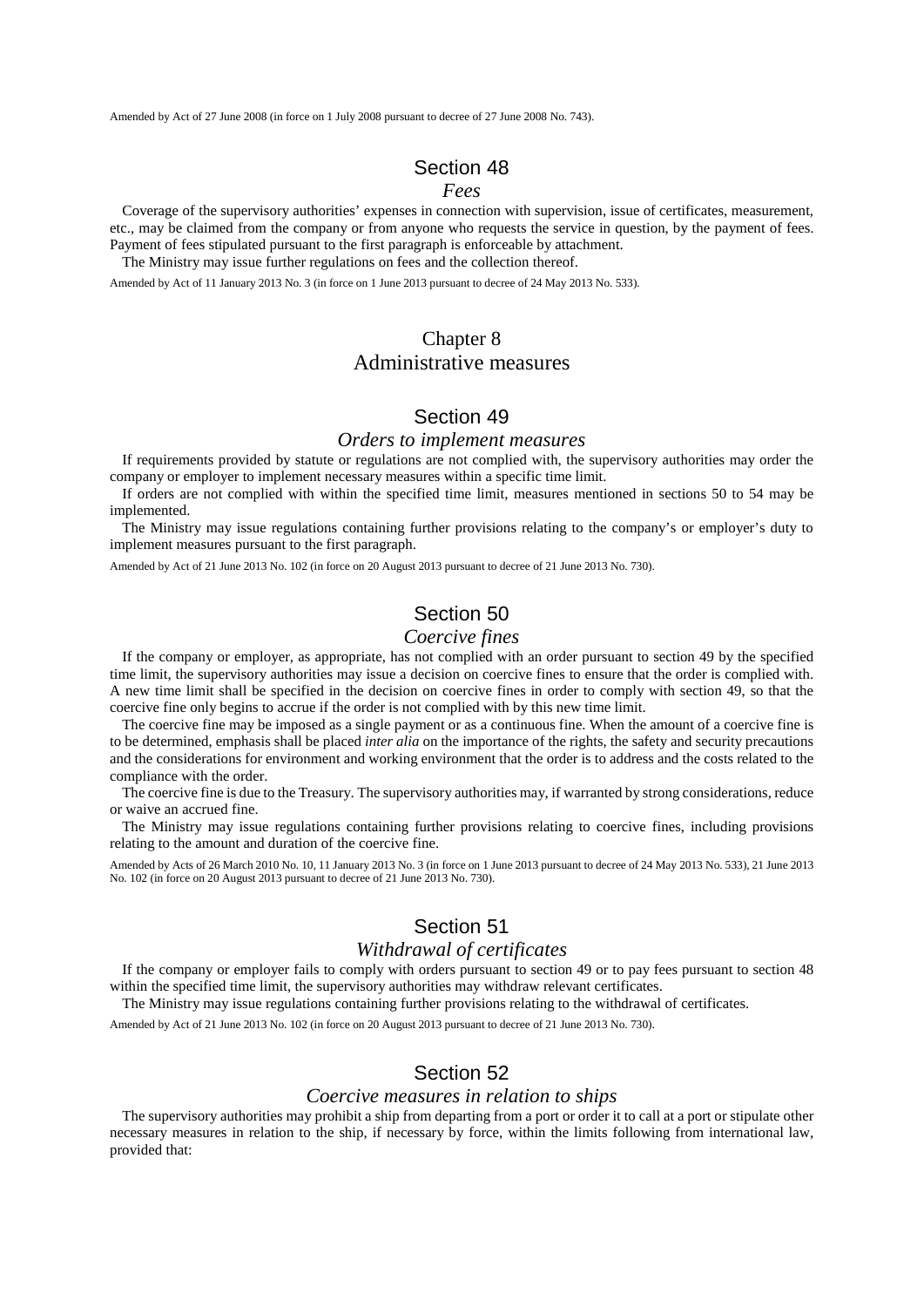- a) the ship does not comply with requirements in a statute or regulations regarding technical, operational or environmental safety or regarding working environment and personal safety, and the deficiencies clearly constitute a danger to the interests the requirements in question are set to protect;
- b) serious breaches of provisions of the Ship Labour Act or of regulations issued pursuant to the Act exist;
- c) the ship does not carry the necessary certificates;
- d) the company or anyone in its service prevents the supervisory authorities from boarding the ship to perform supervision which has not been complied with pursuant to section 45.

Administrative decisions pursuant to the first paragraph shall include the orders that the ship must comply with, so that injunctions, orders or other measures as mentioned in the first paragraph may be abolished or altered. When the supervisory authorities have issued such order as is mentioned in the first sentence, and it has not been complied with, the supervisory authorities may, if necessary, make arrangements for the order to be enforced at the company's expense and risk.

The Ministry may issue further regulations concerning administrative decisions as are mentioned in the first paragraph, including regulations concerning the orders the ship has to comply with and the conditions for use of force and the enforcement of orders at the company's expense and risk.

Amended by Acts of 21 June 2013 No. 102 (in force on 20 August 2013 pursuant to decree of 21 June 2013 No. 730), 9 May 2014 No. 16 (in force on 9 May 2014 pursuant to decree of 9 May 2014 No. 625).

# Section 53

#### *Stopping and boarding of ships underway*

When there is reason to suspect that a ship has acted in contravention of relevant international provisions or requirements given in or pursuant to a statute or regulation that apply to the ship, cf. section 3, the supervisory authorities may, within the limits following from international law, stop and board the ship while it is underway to carry out an inspection with a view to investigate the matter more closely, if necessary by force. The Ministry may issue regulations containing further provisions relating to inspection as mentioned in the first sentence, including provisions relating to when inspection may be performed and the conditions for use of force.

### Section 54

#### *Refusal of access to Norwegian territorial waters for foreign ships*

Access to Norwegian territorial waters may be refused when a ship does not meet the requirements of international provisions, statutes or regulations.

The Ministry may issue regulations concerning implementation pursuant to the first paragraph, including provisions relating to refusal of access to Norwegian ports based on earlier detentions, circumstances in relation to the ship's flag state and other safety and security aspects.

# Chapter 9 Administrative sanctions

### Section 55

#### *Violation fines*

The supervisory authorities may impose administrative sanctions (violation fines) on anyone who, on behalf of the company, wilfully or negligently violates provisions made in or pursuant to sections 6, 9, 11, 12 and 13, section 15 first paragraph, section 16, sections 21, 22, 24 or sections 32 to 36.

The supervisory authorities may impose violation fines on a master who, in contravention of his obligations pursuant to sections 19, 29 and 37, wilfully or negligently violates provisions made in or pursuant to sections 12 and 14, section 15 second paragraph, sections 16, 22 and 24 or sections 32 to 35.

Moreover, the supervisory authorities may impose violation fines on other persons working on board who, in conflict of their obligations under provisions made in or pursuant to section 20 first paragraph (c), (d) and (e) and section 38, wilfully or negligently violates provisions made in or pursuant to section 14, section 15 second paragraph, section 16 or section 33.

Violation fines may be imposed according to fixed rates or assessed in the individual case. Where fixed rates shall be applied, these have to be set out in regulations issued pursuant to law. If fixed rates shall not be applied, it must be specified in regulations which aspects that are to be particularly emphasised in the calculation, and a maximum shall be determined. The time limit for compliance with violation fines is four weeks from the decision was made.

The Ministry may issue further regulations on the imposition of violation fines, including regulations concerning:

a) fixed rates for violation fines;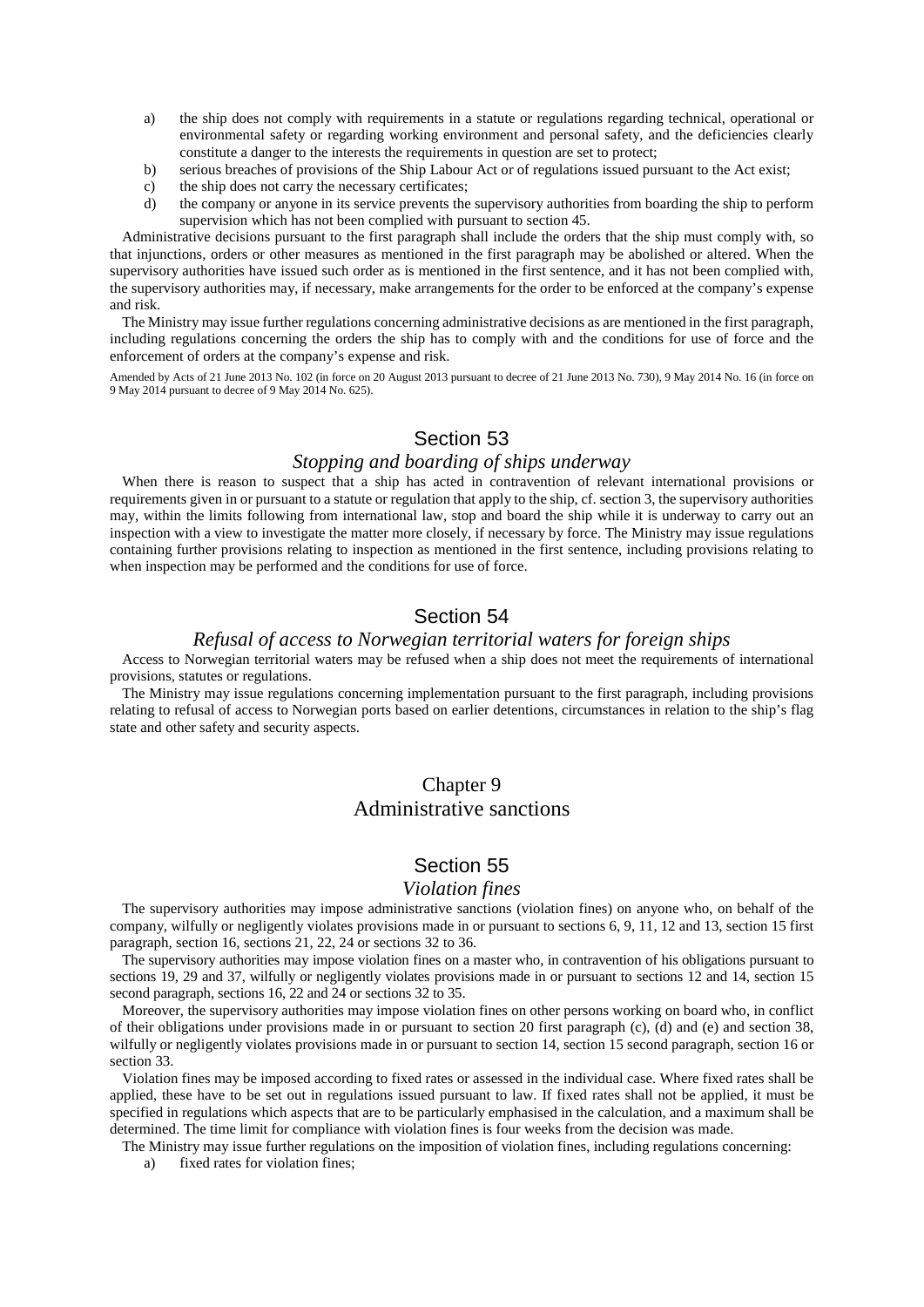- b) which aspects that are to be emphasised in the assessment of violation fines when fixed rates are not applied, and maximum amounts for such cases;
- c) the opportunity to specify a shorter time limit for compliance in individual decisions than what is specified in the fourth paragraph, or to postpone the time limit;
- d) interest and extra fees if the violation fine is not paid when due.

Amended by Act of 19 June 2015 No. 65 (in force on 1 October 2015).

# Section 56

#### *Violation fines imposed on the company*

If a person who has acted on behalf of the company has violated a provision as mentioned in section 55 first to third paragraphs, the supervisory authorities may impose violation fines on the company. This applies even though violation fines cannot be imposed on individual persons.

In deciding whether a violation fine shall be imposed on the company, and in assessing the fine, particular consideration shall be paid to:

- a) the seriousness of the violation;
- b) whether the company could have prevented the violation through the Safety Management System or by instruction, training, control or other measures;
- c) whether the offence was committed to promote the interests of the company;
- d) whether the company has had or could have obtained any advantage by the offence;
- e) whether this is a repeated offence; and
- f) the company's financial capacity.

The company is also jointly and severally liable for violation fines imposed on the master or other persons working on board under provisions made in or pursuant to section 55.

The Ministry may issue regulations containing further provisions relating to violation fines against the company pursuant to the first and second paragraphs and the joint and several liability pursuant to the third paragraph.

# Section 57

#### *Collection of violation fines*

Administrative decisions on violation fines are enforceable by attachment.

In order to ensure payment of violation fines which, pursuant to sections 55 and 56, have been or are expected to be imposed on the company, master or other persons working on board, the supervisory authorities may prohibit the ship departure from a port, order it to call at a port or stipulate other necessary measures until the violation fine is paid or sufficient security for the amount has been provided. The supervisory authorities may require that until measures pursuant to the first sentence are finalised, the company shall provide sufficient security for or pay the expenses connected with the measure.

Amended by Act of 11 January 2013 No. 3 (in force on 1 June 2013 pursuant to decree of 24 May 2013 No. 533).

# Chapter 10 Criminal liability

### Section 58

#### *Breach of the company's duties in respect of Safety Management System*

Any person who, on behalf of the company, wilfully or negligently substantially fails to establish, implement and develop a safety management system in accordance with section 7 and regulations issued pursuant to the provision shall be liable to fines or imprisonment for a term not exceeding two years.

### Section 59

# *Breach of the company's duties in respect of technical*

# *and operational safety on board*

Any person who, on behalf of the company, wilfully or through gross negligence:

- a) substantially violates provisions made in or pursuant to section 9, cf. section 6 concerning the design, construction and equipment of the ship; or
- b) substantially violates provisions made in or pursuant to section 11, cf. section 6 concerning the operation and maintenance of the ship; or
- c) substantially violates provisions made in or pursuant to section 13, cf. section 6 concerning certificates; or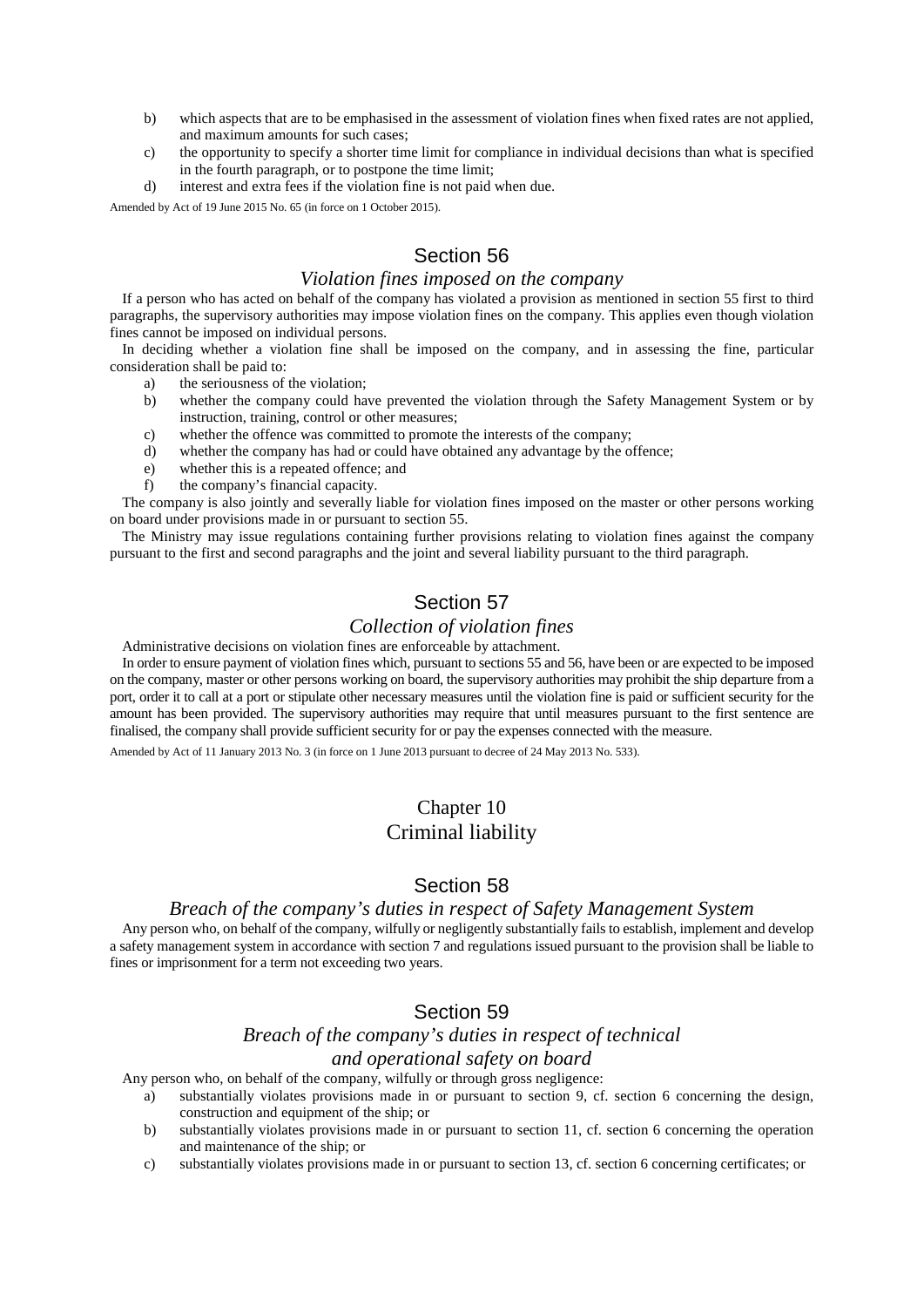- d) substantially violates provisions made in or pursuant to section 15 first paragraph, cf. section 6 concerning the manning of the ship; or
- e) substantially violates provisions made in or pursuant to section 16, cf. section 6 containing requirements for seeing to and ensuring that the persons who are working on board possess the necessary qualifications and certificates;

shall be liable to fines or imprisonment for a term not exceeding two years.

Amended by Act of 19 June 2015 No. 65 (in force on 1 October 2015).

### Section 60

# *Breach of the master's duties in respect of technical*

### *and operational safety on board*

Any master who wilfully or negligently substantially violates his duty under provisions made in or pursuant to section 19 first paragraph (b) to ensure that the navigation of the ship is carried out safely and that the keeping of ship's books is done correctly pursuant to the requirements of section 14 with regulations, shall be liable to fines or imprisonment for a term not exceeding two years.

Any master who wilfully or negligently substantially violates his duty under provisions made in or pursuant to section 19 first paragraph (c) to ensure that the watchkeeping arrangements on board do not compromise safety pursuant to the requirements of section 15 second paragraph with regulations, shall be liable to fines or imprisonment for a term not exceeding one year.

Any master who wilfully or through gross negligence:

- substantially violates his duty under provisions made in or pursuant to section 19, first paragraph (a) to ensure that the ship is loaded and ballasted in a safe and proper manner pursuant to the requirements of section 12 first paragraph with regulations; or
- b) substantially violates his duty under provisions made in or pursuant to section 19 second paragraph (a) to ensure that the operation and maintenance of the ship is at all times carried out safely pursuant to the requirements of section 11 with regulations; or
- c) substantially violates his duty under provisions made in or pursuant to section 19 second paragraph (d) to participate in ensuring that he and other persons working on board are duly qualified pursuant to the requirements of section 16 with regulations;

shall be liable to fines or imprisonment for a term not exceeding one year.

# Section 61

### *Breach of the duties of other persons working on board in respect of technical and operational safety on board*

Other persons working on board who wilfully or negligently substantially violate their duty under section 20 first paragraph (c) to participate in ensuring that the navigation of the ship is carried out safely and that the keeping of ship's books is done correctly pursuant to the requirements of section 14 with regulations, shall be liable to fines or imprisonment for a term not exceeding two years.

Other persons working on board who wilfully or negligently substantially violate their duty under section 20 first paragraph (d) to participate in ensuring that the watchkeeping arrangements on board do not compromise safety pursuant to the requirements of section 15 second paragraph with regulations, shall be liable to fines or imprisonment for a term not exceeding one year.

Other persons working on board who wilfully or through gross negligence:

- a) substantially violate their duty under provisions made in or pursuant to section 20 first paragraph (a) to participate in ensuring that the operation and maintenance of the ship is at all times carried out safely pursuant to the requirements of section 11 with regulations; or
- b) substantially violate their duty under provisions made in or pursuant to section 20 first paragraph (b) to participate in ensuring that the ship is loaded and ballasted in a safe and proper manner pursuant to the requirements of section 12 first paragraph with regulations; or
- c) substantially violate their duty under provisions made in or pursuant to section 20 first paragraph (e) to participate in being duly qualified pursuant to the requirements of section 16 with regulations;

shall be liable to fines or imprisonment for a term not exceeding one year.

# Section 62

#### *Breach of the company's duties in respect of personal safety on board*

Any person who, on behalf of the company, wilfully or through gross negligence:

a) substantially violates provisions made in or pursuant to section 21, cf. section 6 containing requirements for safety devices, equipment and safety measures on the ship; or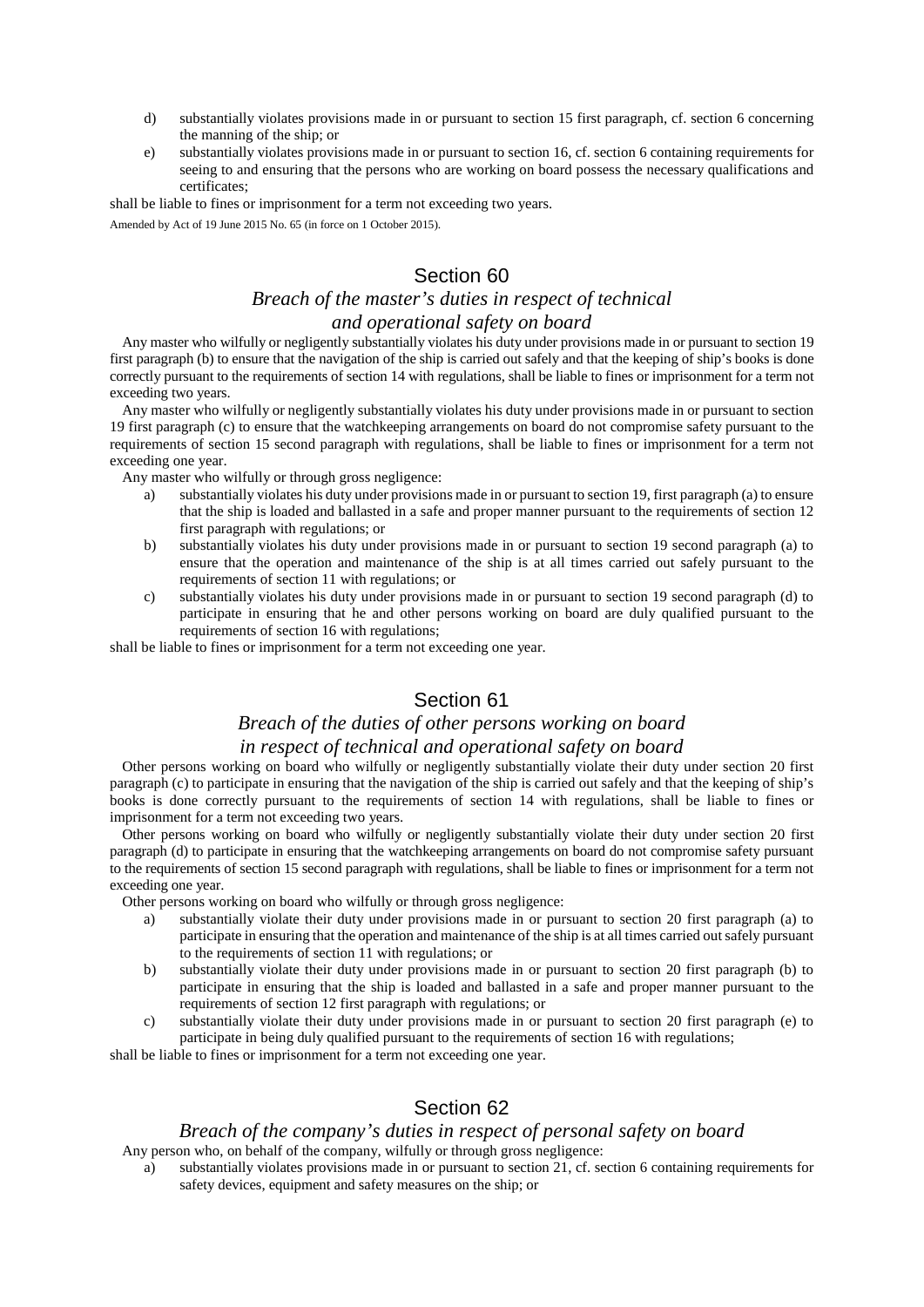b) substantially violates provisions made in or pursuant to section 22, cf. section 6 containing requirements regarding the arrangement and carrying out of work on board and the safeguarding of the psychosocial working environment;

shall be liable to fines or imprisonment for a term not exceeding one year.

Any person who, on behalf of the company, wilfully or through gross negligence substantially violates provisions made in or pursuant to section 6, cf. section 24 containing requirements regarding compliance with the provisions relating to the hours of rest, shall be liable to fines.

## Section 63

#### *Breach of the master's duties in respect of personal safety on board*

Any master who wilfully or through gross negligence substantially violates his duty under provisions made in or pursuant to section 29 first paragraph (a) to ensure that the work on board is so arranged that it can be carried out in a safe and proper manner, and that the psychosocial working environment is ensured pursuant to the requirements of section 22 with regulations, shall be liable to fines or imprisonment for a term not exceeding one year.

Any master who wilfully or negligently substantially violates his duty under provisions made in or pursuant to section 29 first paragraph (b) to ensure that the fixed hours of rest are complied with pursuant to the requirements of section 24 with regulations, shall be liable to fines.

### Section 64

#### *Breach of the company's duties in respect of environmental safety*

Any person who, on behalf of the company, wilfully or through gross negligence substantially violates provisions made in or pursuant to sections 32 and 33, cf. section 6, containing requirements for the technical safety and for the operation of the ship, shall be liable to fines or imprisonment for a term not exceeding two years.

### Section 65

#### *Breach of the master's duties in respect of environmental safety*

Any master who wilfully or through gross negligence:

- a) substantially violates his duty under provisions made in or pursuant to section 37 first paragraph (a), to ensure that, in the event of pollution, notification is given, measures are taken and subsequent reports are submitted pursuant to the requirements of section 34 second paragraph, with regulations; or
- b) substantially violates his duty under provisions made in or pursuant to section 37 second paragraph (b), to participate in ensuring that the operation of the ship is arranged and carried out pursuant to the requirements of section 33 with regulations, so that pollution of the external environment from the ship contrary to section 31 does not occur;

shall be liable to fines or imprisonment for a term not exceeding two years.

Any master who wilfully or through gross negligence:

- a) substantially violates his duty under provisions made in or pursuant to section 37 first paragraph (c), to ensure that log books are kept correctly, cf. section 33 second paragraph (e), with regulations; or
- b) substantially violates his duty under provisions made in or pursuant to section 37 second paragraph (a), to participate in ensuring that the ship is equipped pursuant to the requirements of section 32 with regulations, so that pollution of the external environment from the ship contrary to section 31 does not occur;

shall be liable to fines or imprisonment for a term not exceeding one year.

## Section 66

### *Breach of the duties of other persons working on board in respect of environmental safety*

Other persons working on board who wilfully or through gross negligence substantially violate their duty under provisions made in or pursuant to section 38, to participate in ensuring that the operation of the ship is arranged and carried out pursuant to section 33 with regulations, so that pollution of the external environment from the ship contrary to section 31 does not occur, shall be liable to fines or imprisonment for a term not exceeding one year.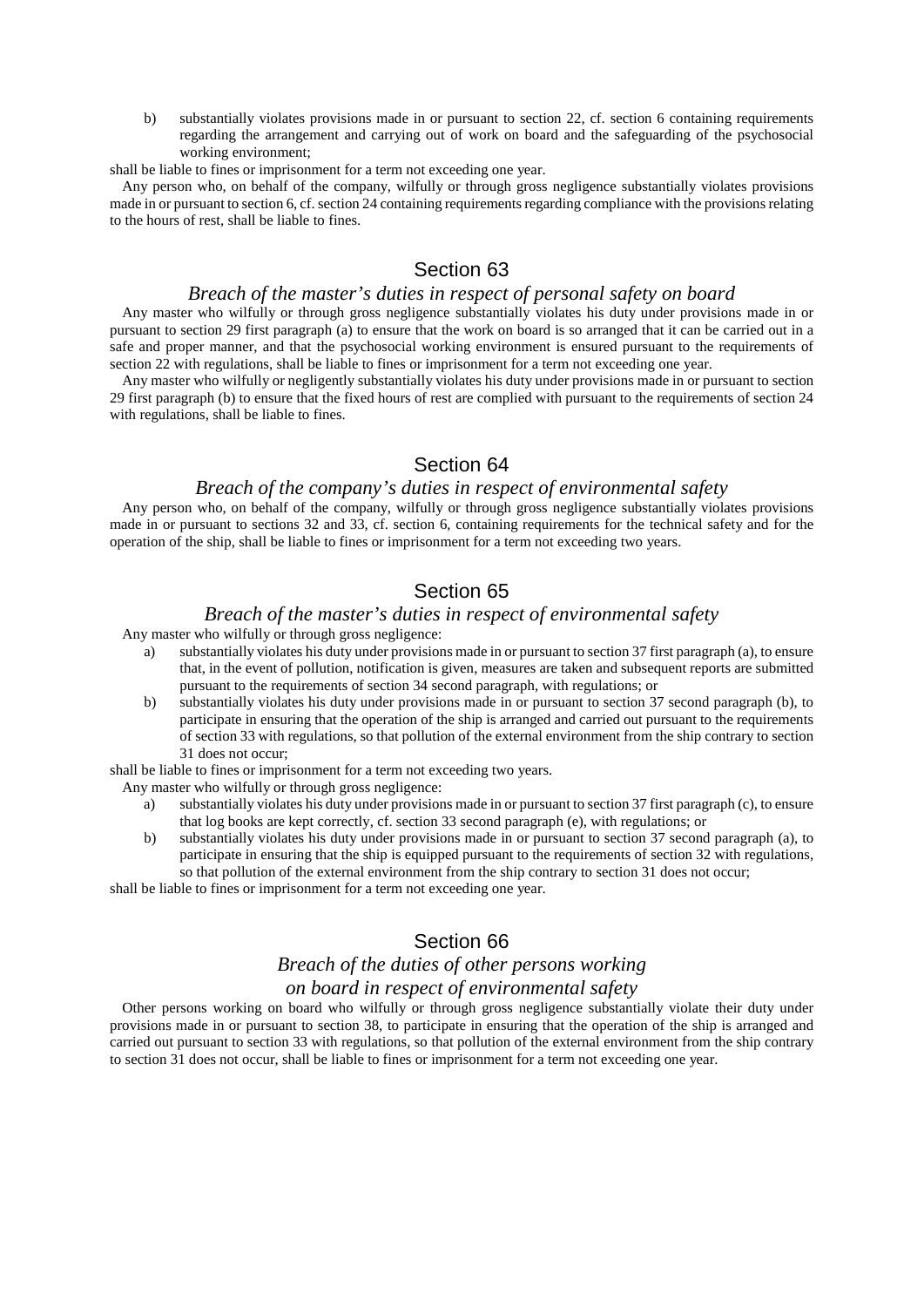### Section 67

# *Breach of the company's and the master's duty to comply*

#### *with the decisions made by the supervisory authorities*

Any master or any person, who, on behalf of the company, wilfully fails to comply with decisions made by the supervisory authorities according to provisions made in or pursuant to sections 52 and 53, shall be liable to fines or imprisonment for a term not exceeding one year.

# Section 68

#### *Criminal liability for persons who are not public officials*

If for the exercise of supervision persons are employed who are not public officials, these shall have the same liability to punishment as public officials in accordance with the Penal Code.

Amended by Act of 19 June 2015 No. 65 (in force on 1 October 2015).

## Section 69

#### *General provisions*

In deciding whether a violation of the provisions of this chapter is substantial, particular importance shall be attached to the extent and effects of the violation and to the degree of guilt demonstrated.

If someone other than the company that is stated to be the company pursuant to section 4 in reality attends to operating functions of the ship, the provisions of sections 58, 59, 62, 64, 67 and 70 shall apply correspondingly.

Imprisonment cannot be imposed when the violation is only punishable by fines according to international law.

The provisions of this chapter shall not apply if the violation comes under a more severe penal provision.

# Section 70

### *Collection of fines or corporate penalties*

In order to secure payment of a fine pursuant to this chapter or corporate penalties pursuant to section 27 of the Penal Code which have been or are expected to be imposed on the company, the master or other persons working on board, the court may at the request of the prosecuting authority prohibit the ship departure from a port, order it to call at a port or stipulate other necessary measures until the fine or the corporate penalty is paid or sufficient security for the amount has been provided.

At the request of the prosecuting authority, the court may also decide that the company shall provide sufficient security for or pay the expenses connected with measures which are stipulated pursuant to the first paragraph before the measure is terminated.

Amended by Act of 19 June 2015 No. 65 (in force on 1 October 2015).

# Chapter 11 Other provisions

### Section 71

#### *Professional secrecy of marine insurers*

Notwithstanding the duty of secrecy ensuing from the Act of 10 June 2005 No. 44 relating to insurance companies, pension companies and their activities etc. (section 1-6), insurance companies are permitted to share information which is directly relevant to the safety of the ships they insure with other insurance companies, classification societies, international insurance and maritime organisations or Norwegian and foreign maritime authorities. The first sentence shall apply correspondingly to ships that have been insured by that company during the last three years prior to the date upon which information is requested, or upon the date the insurance company hands over the information without being requested.

The insurance company is obliged to send the assured a copy of the information disclosed pursuant to the first paragraph. If the information has been given orally, it shall be sufficient to notify the assured that such information has been given and to whom the information was given.